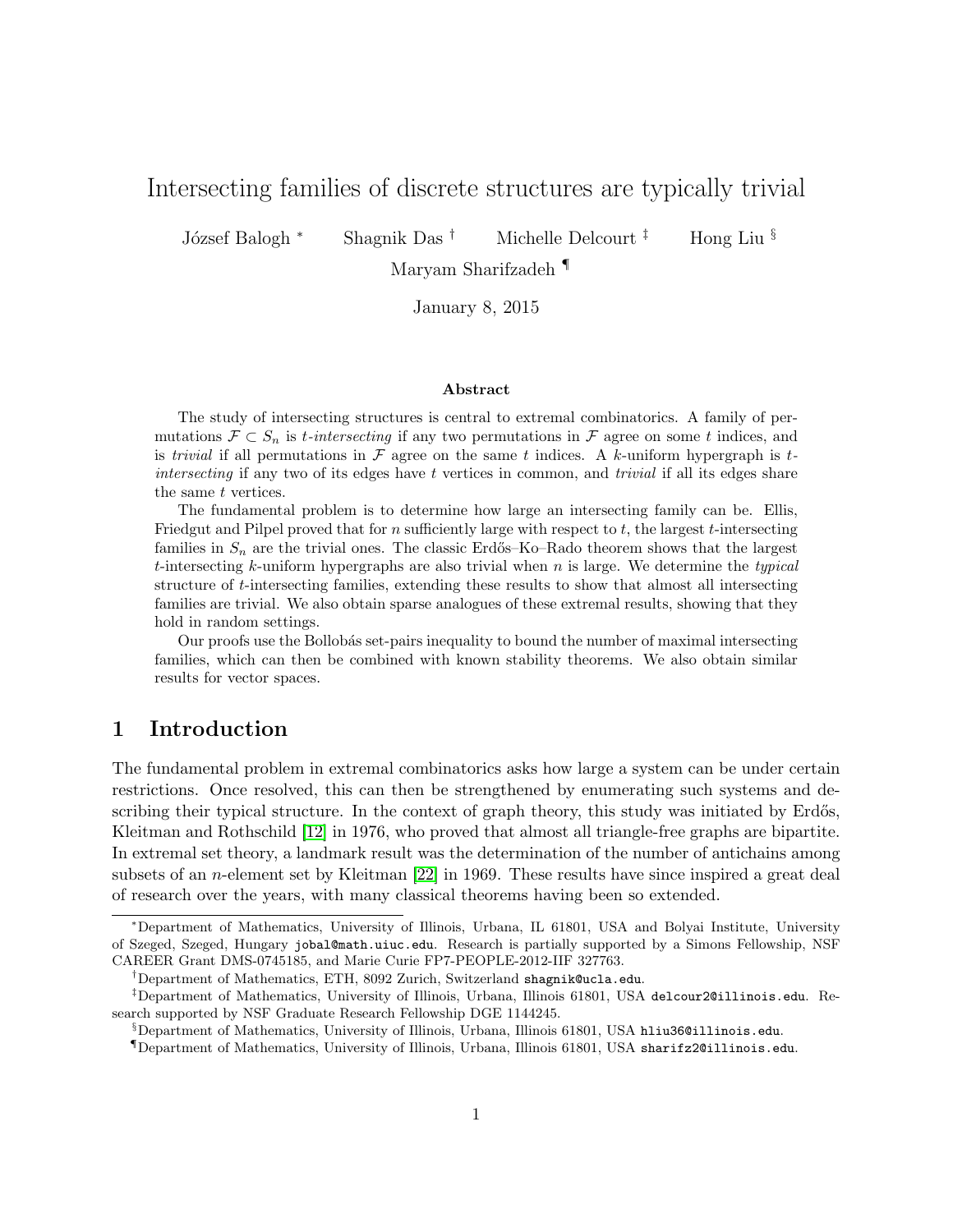Intersecting hypergraphs were first studied in the seminal 1961 paper of Erdős, Ko and Rado [\[13\]](#page-17-1). Not only have versions of the Erdős–Ko–Rado theorem been obtained in various other settings, including permutations and vector spaces, but a great deal of modern research is still devoted to proving further extensions. In this paper, we study intersecting families of discrete systems in various settings, determining their typical structure as  $n$ , the size of the underlying ground set, tends to infinity.

We will now present our results and briefly review the extremal results regarding intersecting families in these different settings. We discuss permutations in Section [1.1,](#page-1-0) hypergraphs in Section [1.2](#page-1-1) and vector spaces in Section [1.3.](#page-3-0)

In what follows, we write log for logarithms to the base 2, and ln for logarithms to the base  $e$ .

#### <span id="page-1-0"></span>1.1 Permutations

Denote by  $S_n$  the symmetric group on [n]. A family of permutations  $\mathcal{F} \subseteq S_n$  is t-intersecting if any two permutations in F agree on at least t indices; that is, for any  $\sigma, \pi \in \mathcal{F}$ ,  $|\sigma \cap \pi| = |\{i \in [n]:$  $\sigma(i) = \pi(i)$   $\geq t$ . When  $t = 1$ , we simply call such families *intersecting*. A natural example of a t-intersecting family  $\mathcal{F} \subseteq S_n$  is a trivial t-intersecting family, where there is a fixed t-set  $I \subseteq [n]$  and values  $\{x_i : i \in I\}$  such that for every  $\sigma \in \mathcal{F}$  and  $i \in I$ ,  $\sigma(i) = x_i$ . Ellis, Friedgut and Pilpel [\[11\]](#page-17-2) proved that, for n sufficiently large with respect to t, a t-intersecting family  $\mathcal{F} \subseteq S_n$  has size at most  $(n-t)!$ , with equality only if F is trivial. Our first result determines the typical structure of t-intersecting families in  $S_n$ , showing that trivial families are not just extremal but also typical.

<span id="page-1-2"></span>**Theorem 1.1.** For any fixed  $t \geq 1$  and n sufficiently large, almost all t-intersecting families of permutations in  $S_n$  are trivial, and the number of t-intersecting families is  $\left(\begin{smallmatrix} n \ t \end{smallmatrix}\right)$  $\binom{n}{t}^2 t! + o(1) \bigg) 2^{(n-t)!}.$ 

Additionally, we prove two extensions in the sparse setting of Theorem [1.1.](#page-1-2) In the first we consider t-intersecting families of permutations of size  $m$ . Note that each maximum trivial  $t$ intersecting family has  $\binom{(n-t)!}{m}$  $\binom{-t}{m}$  subfamilies of size m. The following result shows that, for m not too small<sup>[1](#page-1-3)</sup>, the number of non-trivial t-intersecting families of  $m$  permutations is a lower-order term.

<span id="page-1-4"></span>**Theorem 1.2.** For any fixed  $t \geq 1$ , n sufficiently large and  $n2^{2n-2t+2} \log n \leq m \leq (n-t)!$ , almost all t-intersecting families of m permutations in  $S_n$  are trivial.

Secondly we obtain the following sparse extension of the result of Ellis, Friedgut and Pilpel [\[11\]](#page-17-2). Let  $(S_n)_p$  denote the p-random subset of  $S_n$ , where each permutation in  $S_n$  is included independently with probability p. Provided  $p$  is not too small, we show that with high probability the largest t-intersecting family in  $(S_n)_p$  is trivial. Note that the Ellis–Friedgut–Pilpel theorem corresponds to the case  $p = 1$ .

<span id="page-1-5"></span>**Theorem 1.3.** For fixed  $t \geq 1$ , n sufficiently large and  $p = p(n) \geq \frac{800n2^{2n-2t} \log n}{(n-t)!}$ , with high probability every largest t-intersecting family in  $(S_n)_p$  is trivial.

#### <span id="page-1-1"></span>1.2 Hypergraphs

For  $k \geq 2$  and  $1 \leq t \leq k$ , a k-uniform hypergraph H on vertex set [n] is t-intersecting if every pair of edges shares at least t vertices. A family is *trivial* if every edge in  $H$  contains a fixed set of

<span id="page-1-3"></span><sup>&</sup>lt;sup>1</sup>The lower bound on m here is what we require in our calculations. It would be interesting to determine how small m can be for this statement to hold.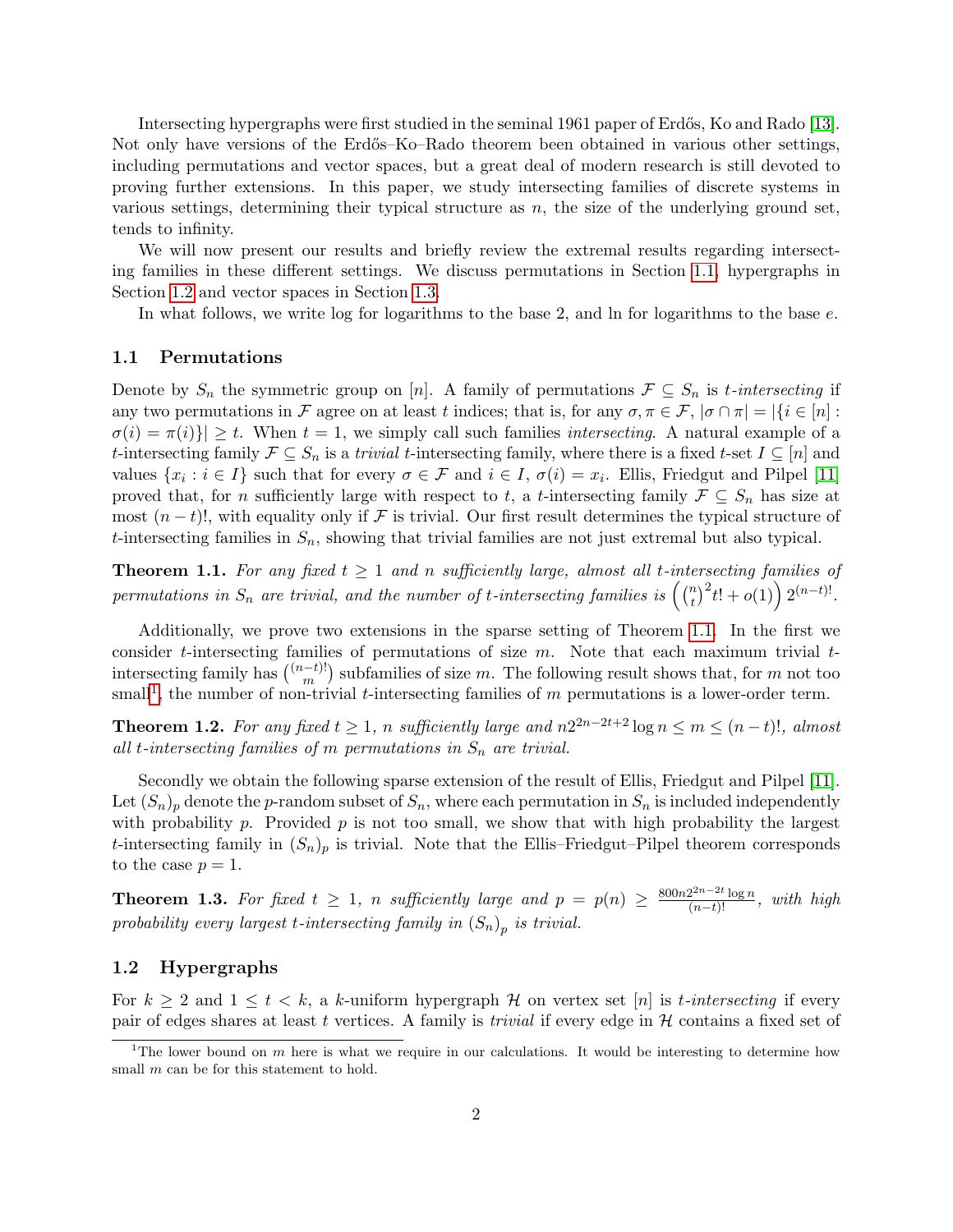t vertices. The classic Erdős–Ko–Rado theorem [\[13\]](#page-17-1) and the work of Frankl [\[15\]](#page-17-3) and Wilson [\[30\]](#page-18-1) show that when  $n \geq (t+1)(k-t+1)$ , the largest t-intersecting k-uniform hypergraphs have  $\binom{n-t}{k-t}$  $\binom{n-t}{k-t}$ edges, a bound attained (not uniquely) by trivial t-intersecting families. We show that just beyond this bound, the trivial t-intersecting hypergraphs are typical.

<span id="page-2-0"></span>**Theorem 1.4.** Let  $n, k = k(n) \geq 3$  and  $t = t(n) \geq 1$  be integers such that  $n \geq (t+1)(k-t+1)+\eta_{k,t}$ , where

 $\eta_{k,t} =$  $\sqrt{ }$  $\int$  $\overline{\mathcal{L}}$  $k + 8 \ln k$  for  $t = 1$ ,  $12 \ln k$  for  $t = 2$  and  $k - t \geq 3$ , 1 for  $t \geq 3$  and  $k - t \geq 3$ , 31 for  $t \geq 2$  and  $k - t = 2$ , 18k for  $t \geq 2$  and  $k - t = 1$ .

Almost all t-intersecting k-uniform hypergraphs on [n] are trivial, and the number of t-intersectng  $k$ -uniform hypergraphs is  $\left(\binom{n}{t} + o(1)\right) 2^{\binom{n-t}{k-t}}$ .

Observe that  $\eta_{k,t} = 1$ , which we have for most values of t and k, is the best possible result, as when  $n = (t + 1)(k - t + 1)$  the largest non-trivial t-intersecting hypergraphs are as large as the trivial hypergraphs. In fact, there are many more of them, and hence for this  $n$  almost every t-intersecting hypergraph is non-trivial.

However, there is no doubt that the case  $t = 1$  is the most natural and interesting to study. Theorem [1.4](#page-2-0) gives the asymptotic number of intersecting hypergraphs when  $n \geq 3k + 8 \ln k$ . On the other hand, it is known that the trivial hypergraphs are the largest when  $n \geq 2k$ , and uniquely so when  $n \geq 2k+1$ . The following theorem, which we prove using spectral methods and the theory of graph containers, provides a slightly weaker result that covers the entire range.

<span id="page-2-3"></span>**Theorem 1.5.** For  $k \geq 3$  and  $n \geq 2k+1$ , let  $I(n, k)$  denote the number of intersecting k-uniform hypergraphs on [n]. Then

$$
\log I(n,k) = (1 + o(1)) \binom{n-1}{k-1}.
$$

Similarly to permutations, we are able to obtain a sparse version of the Erdős–Ko–Rado theo-rem<sup>[2](#page-2-1)</sup>. Let  $\mathcal{H}^k(n,p)$  denote the p-random k-uniform hypergraph on [n], in which every edge in  $\binom{[n]}{k}$  $_{k}^{n]}\big)$ is included independently with probability  $p$ . Balogh, Bohman and Mubayi [\[5\]](#page-17-4) initiated the study of intersecting hypergraphs in the sparse random setting. Among other results, they determined the size of the largest intersecting subhypergraph of  $\mathcal{H}^k(n,p)$  when  $k < n^{1/2-\varepsilon}$ . Recently, Gauy, Hàn and Oliveira [\[17\]](#page-17-5) determined the asymptotic size of the largest intersecting family for all  $k$ and almost all p. Hamm and Kahn [\[18\]](#page-17-6) obtained an exact result for  $k < (\frac{1}{2} - \varepsilon)(n \log n)^{1/2}$ , for any constant  $\varepsilon$ , determining for which p we have with high probability that every largest intersecting subhypergraph of  $\mathcal{H}^k(n,p)$  is trivial. We prove, provided p is not too small, that the same conclusion holds even for k as large as  $n/4$ <sup>[3](#page-2-2)</sup>. We remark that Hamm and Kahn [\[19\]](#page-17-7) also studied the case  $n = 2k + 1$  and  $p = 1 - c$  for some constant  $c > 0$ .

<span id="page-2-1"></span><sup>2</sup>We could prove an analogue of Theorem [1.2,](#page-1-4) but have decided to omit the very similar result.

<span id="page-2-2"></span> $3A$  similar statement can be proved for *t*-intersecting families; we leave the details to the readers.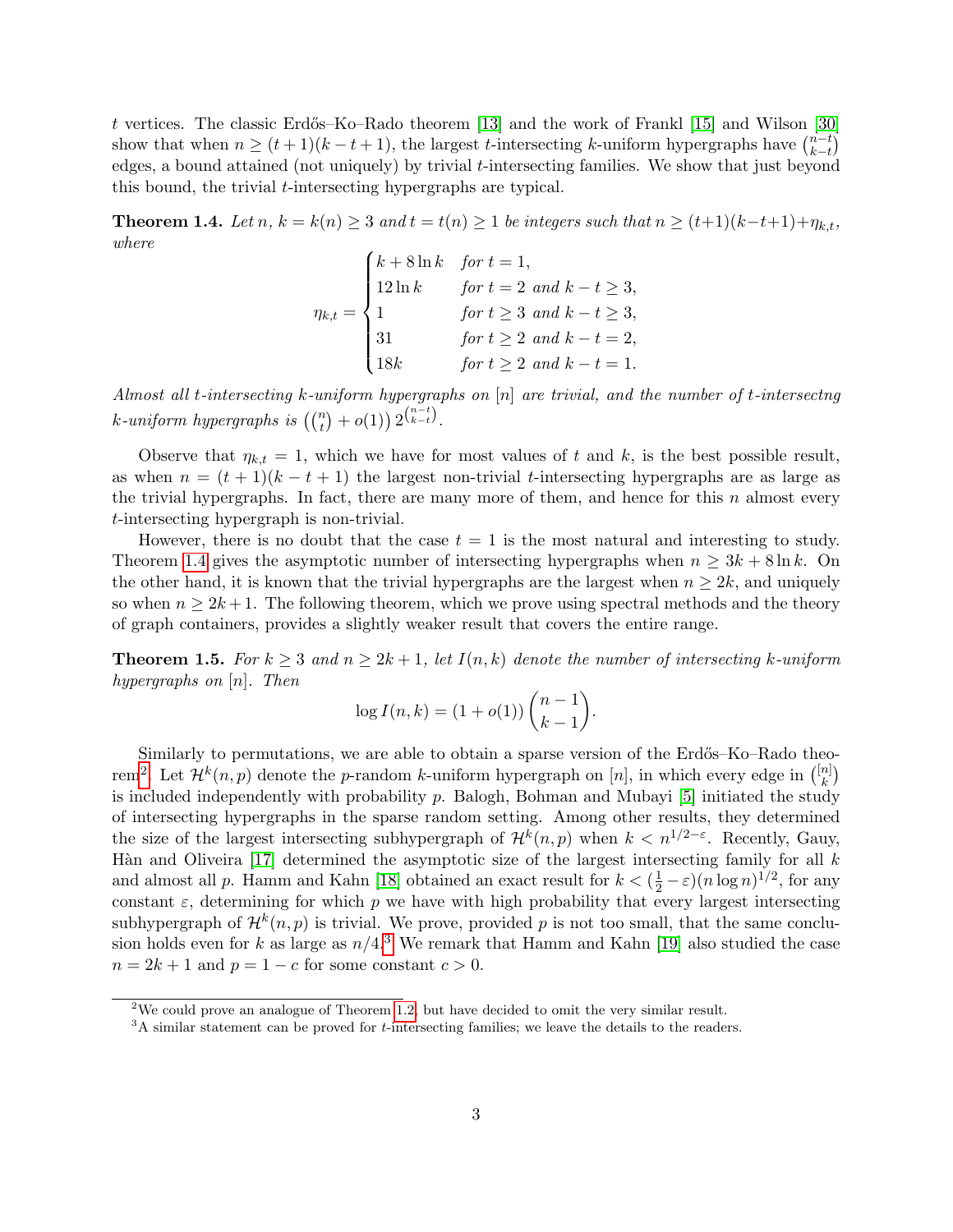<span id="page-3-4"></span>**Theorem 1.6.** For  $3 \leq k \leq \frac{n}{4}$  $\frac{n}{4}$ , if

<span id="page-3-1"></span>
$$
p \ge p_0(n,k) = \frac{9n \log\left(\frac{ne}{k}\right) \binom{2k}{k} \binom{n}{k}}{\binom{n-k}{k}^2},\tag{1}
$$

then with high probability every largest intersecting subhypergraph of  $\mathcal{H}^k(n,p)$  is trivial.

Observe that the lower bound on p in [\(1\)](#page-3-1) is at most  $9n \log(\frac{ne}{k})$  $\frac{ie}{k}$ )  $\left(\frac{2kn}{(n-k)}\right)$  $\left(\frac{2kn}{(n-k)^2}\right)^k$ , and is thus exponentially small with respect to  $k \log\left(\frac{n}{k}\right)$  $\frac{n}{k}$ .

#### <span id="page-3-0"></span>1.3 Vector spaces

Let V be an *n*-dimensional vector space over a finite field  $\mathbb{F}_q$ . The number of k-dimensional subspaces in  $V$  is given by the Gaussian binomial coefficient

$$
\genfrac{[}{]}{0pt}{}{n}{k}_q := \prod_{i=0}^{k-1} \frac{q^{n-i}-1}{q^{k-i}-1}.
$$

A family F of k-dimensional subspaces of V is intersecting if  $\dim(F_1 \cap F_2) \geq 1$  for all pairs of subspaces  $F_1, F_2 \in \mathcal{F}$ . Hsieh [\[21\]](#page-17-8) proved an Erdős–Ko–Rado-type theorem for vector spaces, showing that for  $n \geq 2k+1$ , any intersecting family of k-dimensional subspaces of V has size at  $\max\left[n-1\atop k-1\right]$  $\binom{n-1}{k-1}_q$ . Furthermore, the only constructions achieving the maximum size are *trivial*, consisting of all k-dimensional subspaces through a given 1-dimensional subspace. The results we obtain for permutations and hypergraphs can be extended to vector spaces as well, and we determine here the typical structure of intersecting families of subspaces<sup>[4](#page-3-2)</sup>.

<span id="page-3-5"></span>**Theorem 1.7.** If  $k \geq 2$ , and either  $q = 2$  and  $n \geq 2k + 2$  or  $q \geq 3$  and  $n \geq 2k + 1$ , almost all intersecting families of k-dimensional subspaces of  $\mathbb{F}_q^n$  are trivial, and there are  $\begin{pmatrix} \mathbb{I}_1^n \end{pmatrix}$  $\left[ \begin{smallmatrix} n \ 1 \ 1 \end{smallmatrix} \right]_q + o(1) \Big) \, 2^{\left[ \begin{smallmatrix} n-1 \ k-1 \end{smallmatrix} \right]_q}$ intersecting families.

The rest of paper is organised as follows. In Section [2,](#page-3-3) we outline our general method of the proofs, using intersecting hypergraphs as an illustrative example. The subsequent sections contain the details needed in each particular setting: Section [3](#page-6-0) deals with permutations, Section [4](#page-8-0) with hypergraphs, with Theorem [1.5](#page-2-3) proven in Section [5,](#page-11-0) and Section [6](#page-14-0) contains the proof for our vector space result. In Section [7,](#page-15-0) we present some concluding remarks and open questions.

Our notation is standard. We denote by  $[n]$  the first n positive integers, and by  $[a, b]$  the integers between a and b. Given a set X, a k-subset is a subset of X of size k,  $\mathcal{P}(X)$  represents the set of all subsets of X, and  $\binom{X}{k}$  the set of all k-subsets. Recall that we use log for the binary logarithm and ln for the natural logarithm.

### <span id="page-3-3"></span>2 The general method

Our proofs consist of two stages. We first obtain strong bounds on the number of maximal intersecting families. An intersecting family is said to be maximal if it is intersecting and is not

<span id="page-3-2"></span><sup>4</sup>Similarly to the permutations, sparse extensions can be proved, and we leave the details to the readers.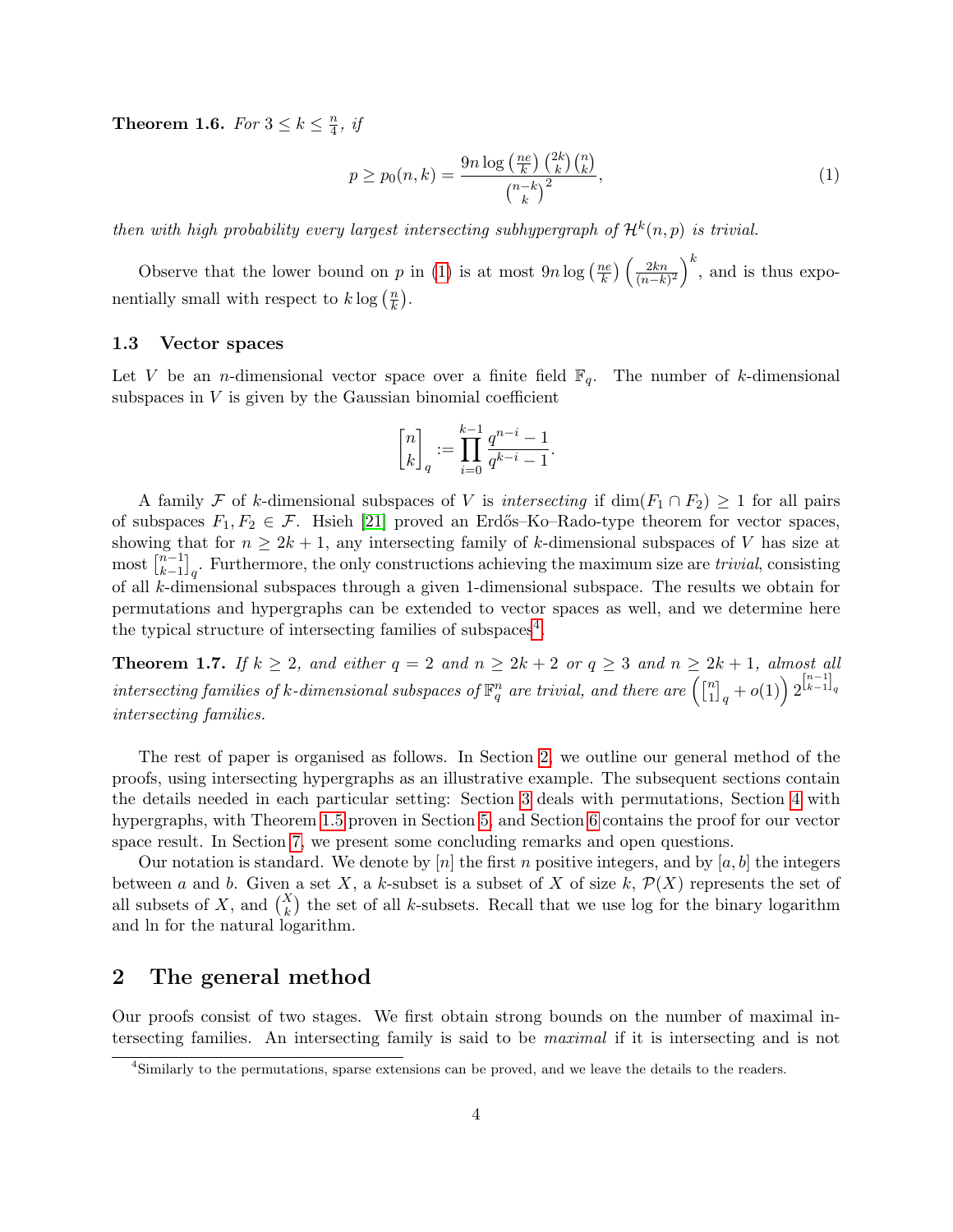contained in a larger intersecting family. Given these bounds, we then use known stability results to bound the number of non-trivial families. In this section we outline the ideas behind these steps, using intersecting k-uniform hypergraphs as a running example. For clarity, we omit any involved calculations in this section; they shall be carried out in greater generality in Section [4.](#page-8-0)

#### 2.1 Maximal intersecting families

Given a family of sets F, we denote by  $\mathcal{I}(\mathcal{F}) = \left\{ G \in \binom{[n]}{k} \right\}$  $\{k^{(n)}_k\}$  :  $\forall F \in \mathcal{F}, \ G \cap F \neq \emptyset$  the family of all sets intersecting every set in F. Note that F forms an intersecting family if and only if  $\mathcal{F} \subset \mathcal{I}(\mathcal{F}),$ while F is maximal if and only if  $\mathcal{F} = \mathcal{I}(\mathcal{F})$ . Given a maximal intersecting family, we call  $\mathcal{G} \subset \mathcal{F}$ a generating set if  $\mathcal{F} = \mathcal{I}(\mathcal{G})$ .

Let  $\mathcal{F}_0 = \{F_1, F_2, \ldots, F_s\} \subset \mathcal{F}$  be a minimal generating set of  $\mathcal{F}$ . Observe that, by the minimality of  $\mathcal{F}_0$ , we have  $\mathcal{F} \subsetneq \mathcal{I}(\mathcal{F}_0 \setminus \{F_i\})$  for each  $1 \leq i \leq s$ . Hence for each i we can find some set  $G_i \in \mathcal{I}(\mathcal{F}_0 \setminus \{F_i\}) \setminus \mathcal{F}$ . Since  $G_i \in \mathcal{I}(\mathcal{F}_0 \setminus \{F_i\})$ , we have  $G_i \cap F_j \neq \emptyset$  for all  $i \neq j$ . Moreover, since  $G_i \notin \mathcal{F} = \mathcal{I}(\mathcal{F}_0)$ , we must further have  $G_i \cap F_i = \emptyset$ . Given these conditions, we may now apply Frankl's skew version  $[14]$  of the celebrated Bollobás set-pairs inequality  $[8]$  to bound the size of  $\mathcal{F}_0$ .

<span id="page-4-0"></span>**Theorem 2.1** (Frankl). Let  $A_1, \ldots, A_m$  be sets of size a and  $B_1, \ldots, B_m$  be sets of size b such that  $A_i \cap B_i = \emptyset$  and  $A_i \cap B_j \neq \emptyset$  for every  $1 \leq i < j \leq m$ . Then  $m \leq {a+b \choose a}$  $\binom{+b}{a}$ .

Given our k-sets  $\{F_i\}$  and  $\{G_i\}$ , we construct a system of set-pairs  $\{(A_i, B_i)\}_{i=1}^{2s}$ . For  $1 \le i \le s$ , let  $A_i = F_i$  and  $B_i = G_i$ , and for  $s + 1 \le i \le 2s$ , let  $A_i = G_{i-s}$  and  $B_i = F_{i-s}$ . One can check that the set pairs  $\{(A_i, B_i)\}\$  satisfy the conditions of Theorem [2.1,](#page-4-0) and hence we deduce that  $2s \leq {2k \choose k}$  $\binom{2k}{k},$ and so  $|\mathcal{F}_0| = s \leq \frac{1}{2}$  $\frac{1}{2} \binom{2k}{k}$  $\binom{2k}{k}$ .

The fact that every maximal intersecting family admits a small generating set allows us to bound the number of maximal intersecting families.

<span id="page-4-1"></span>**Proposition 2.2.** The number of maximal intersecting k-uniform hypergraphs over  $[n]$  is at most

$$
\sum_{i=0}^{\frac{1}{2}\binom{2k}{k}}\binom{\binom{n}{k}}{i}\leq \binom{n}{k}^{\frac{1}{2}\binom{2k}{k}}.
$$

*Proof.* Map each maximal intersecting hypergraph F to a minimal generating set  $\mathcal{F}_0 \subset \mathcal{F}$ . As  $\mathcal{F} = \mathcal{I}(\mathcal{F}_0)$ , this map is injective. We have shown above that  $|\mathcal{F}_0| \leq \frac{1}{2} \binom{2k}{k}$  $\binom{2k}{k}$ , and hence the number of maximal intersecting hypergraphs is bounded by the number of sets of at most  $\frac{1}{2} {2k \choose k}$  $\binom{2k}{k}$  edges,  $\Box$ which is the sum above.

#### 2.2 Enumeration

Since any subset of a trivial family is itself trivial, it follows that every non-trivial intersecting family must be a subset of a maximal non-trivial family. Suppose we have a stability result that not only shows that the trivial intersecting families are the largest, but bounds the size of the largest non-trivial family. We can then use this stability result in conjunction with our bound on the number of maximal families to bound the total number of non-trivial intersecting families.

The following lemma, phrased in general terms that will be applicable in all of our settings, gives sufficient conditions for the trivial families to be typical.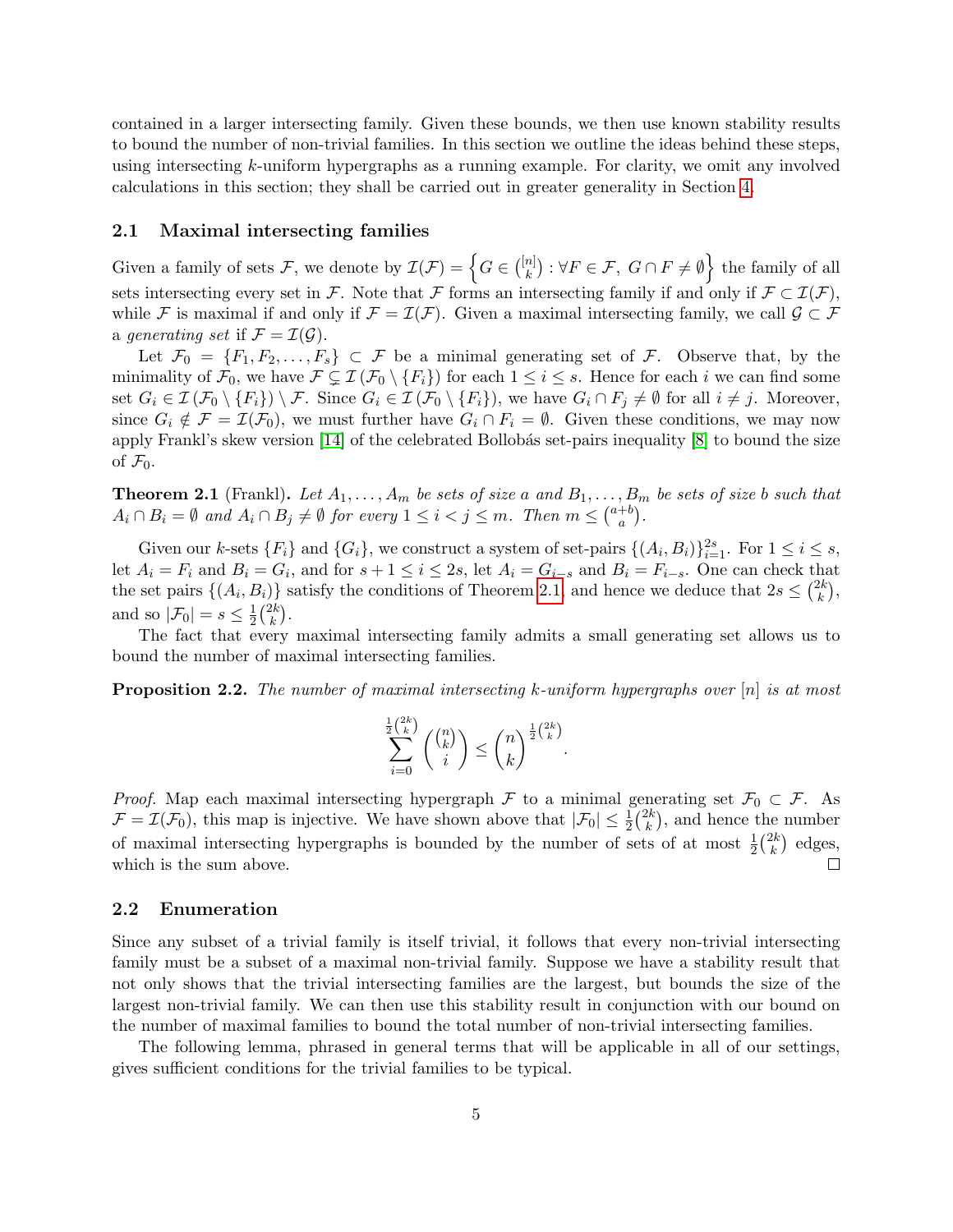<span id="page-5-2"></span>**Lemma 2.3.** Let  $N_0$  denote the size of the largest trivial intersecting family, and let  $N_1$  denote the size of the largest non-trivial intersecting family. Suppose further that there are at most M maximal intersecting families. Provided

<span id="page-5-0"></span>
$$
\log M + N_1 - N_0 \to -\infty,\tag{2}
$$

almost all intersecting families are trivial. Moreover, if m is such that

<span id="page-5-1"></span>
$$
\log M - m \log \left( \frac{N_0}{N_1} \right) \to -\infty, \tag{3}
$$

then almost all intersecting families of size m are trivial.

*Proof.* Since a largest trivial intersecting family has size  $N_0$ , and all of its subfamilies are also trivial, there are at least  $2^{N_0}$  trivial families. On the other hand, every non-trivial intersecting family is a subset of a maximal non-trivial intersecting family. Each maximal non-trivial family has size at most  $N_1$ , and thus at most  $2^{N_1}$  subfamilies. Since there are at most M maximal families, the number of non-trivial families is at most  $M2^{N_1}$ . The proportion of non-trivial families is thus at most  $M2^{N_1}/2^{N_0}$ , which tends to 0 by [\(2\)](#page-5-0). Hence, given (2), almost all intersecting families are trivial.

For the second claim, observe that the number of trivial subfamilies of size m is at least  $\binom{N_0}{m}$ by considering subfamilies of one fixed trivial family. On the other hand, each non-trivial family has at most  $\binom{N_1}{m}$  subfamilies of size m, and hence there are at most  $M\binom{N_1}{m}$  non-trivial families of size m. We can thus bound the proportion of intersecting families of size  $\overline{m}$  that are non-trivial by

$$
M\binom{N_1}{m}/\binom{N_0}{m} \le M\left(\frac{N_1}{N_0}\right)^m,
$$

which tends to 0 by  $(3)$ . Hence almost all intersecting families of size m are trivial as well.  $\Box$ 

Within the context of intersecting hypergraphs, the Erdős–Ko–Rado theorem [\[13\]](#page-17-1) states that for  $n > 2k$ , the largest intersecting k-uniform hypergraphs over [n] are trivial, having size  $\binom{n-1}{k-1}$  $_{k-1}^{n-1}$ ). A stability result was given by Hilton and Milner [\[20\]](#page-17-11), who showed that for the same range, the largest non-trivial intersecting hypergraphs have size  $\binom{n-1}{k-1}$  $\binom{n-1}{k-1} - \binom{n-k-1}{k-1}$  $\binom{-k-1}{k-1}+1$ . These thus give the values of  $N_0$  and  $N_1$  respectively, while M is given by Proposition [2.2.](#page-4-1)

Finally, once having determined that almost all intersecting families are trivial, we will still have to count the number of such families. The following lemma shows when the union bound over all maximal trivial families gives an asymptotical correct result.

<span id="page-5-3"></span>**Lemma 2.4.** Let T denote the number of maximal trivial intersecting families, and suppose they all have the same size  $N_0$ . Suppose further that two distinct maximal families can have at most  $N_2$ members in common. Provided

<span id="page-5-4"></span>
$$
2\log T + N_2 - N_0 \to -\infty,\tag{4}
$$

the number of trivial intersecting families is  $(T+o(1)) 2^{N_0}$ .

*Proof.* Suppose  $\mathcal{F}_1, \ldots, \mathcal{F}_T$  are the maximal trivial intersecting families. Every trivial family is a subset of some  $\mathcal{F}_i$ , and hence the collection of trivial families is given by  $\cup_{i=1}^T \mathcal{P}(\mathcal{F}_i)$ . The Bonferroni inequalities state that, for any sets  $\mathcal{G}_1, \ldots, \mathcal{G}_m$ ,

$$
\sum_i |\mathcal{G}_i| - \sum_{i < j} |\mathcal{G}_i \cap \mathcal{G}_j| \leq |\cup_i \mathcal{G}_i| \leq \sum_i |\mathcal{G}_i|.
$$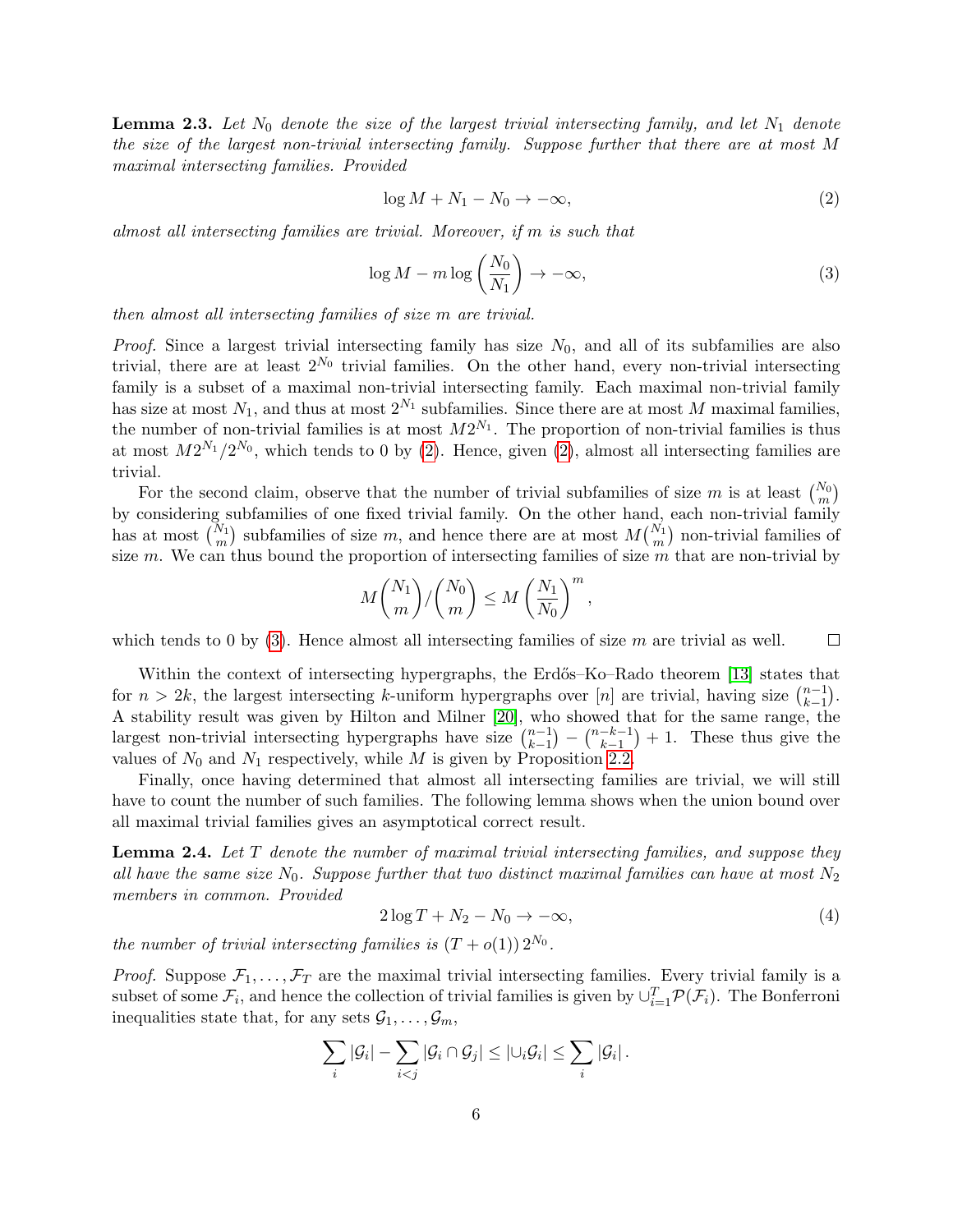Applying this with  $\mathcal{G}_i = \mathcal{P}(\mathcal{F}_i)$  for  $1 \leq i \leq m = T$ , we have  $|\mathcal{G}_i| = |\mathcal{P}(\mathcal{F}_i)| = 2^{N_0}$  and  $|\mathcal{G}_i \cap \mathcal{G}_j|$  $|\mathcal{P}(\mathcal{F}_i \cap \mathcal{F}_j)| \leq 2^{N_2}$ . This gives

$$
\sum_{i} |\mathcal{G}_i| = T \cdot 2^{N_0} \text{ and } \sum_{i < j} |\mathcal{G}_i \cap \mathcal{G}_j| \le 2^{N_2} \binom{T}{2} < 2^{2 \log T + N_2 - N_0} \cdot 2^{N_0} = o(2^{N_0}),
$$

from which the result follows.

This framework, coupled with the appropriate extremal and stability theorems, allows us to obtain our results, although minor modifications are required in the various settings. In the following sections we describe the necessary changes and present the calculations needed to apply Lemmas [2.3](#page-5-2) and [2.4.](#page-5-3)

### <span id="page-6-0"></span>3 Intersecting families of permutations

In this section, we furnish the details required in the setting of permutations. Following the frame-work introduced in Section [2,](#page-3-3) we first bound the number of maximal  $t$ -intersecting families of permutations, and then deduce from this Theorems [1.1,](#page-1-2) [1.2](#page-1-4) and [1.3.](#page-1-5)

<span id="page-6-2"></span>**Proposition 3.1.** For any  $n \ge t \ge 1$ , the number of maximal t-intersecting families in  $S_n$  is at most  $\frac{1}{2}$ 

$$
\sum_{i=0}^{2n-2t+2} {n! \choose i} < n^{n2^{2n-2t+1}}.
$$

*Proof.* Following the proof of Proposition [2.2,](#page-4-1) for a maximal t-intersecting family  $\mathcal{F}$ , we define  $\mathcal{I}(\mathcal{F}) = {\pi \in S_n : \forall \sigma \in \mathcal{F}, \ |\pi \cap \sigma| \geq t}.$  Let  $\mathcal{F}_0 = {\sigma_1, \ldots, \sigma_s} \subset \mathcal{F}$  be a minimal generating set. By minimality, for each  $1 \leq i \leq s$  we have some  $\tau_i \in S_n$  such that  $|\sigma_j \cap \tau_i| < t$  if and only if  $i = j$ .

To a permutation  $\pi$  we may assign the *n*-set of pairs  $H_{\pi} = \{(1, \pi(1)), \ldots, (n, \pi(n))\}$ . Observe that for any two permutations  $\pi$  and  $\pi'$ ,  $|H_{\pi} \cap H_{\pi'}| = |\pi \cap \pi'|$ . Hence, if we denote  $F_i = H_{\sigma_i}$  and  $G_i = H_{\tau_i}$ , we have  $|F_i \cap G_j| < t$  if and only if  $i = j$ .

We now require the t-intersecting version of the Bollobás set-pairs inequality, proven by Füredi [\[16\]](#page-17-12).

<span id="page-6-1"></span>**Theorem 3.2** (Füredi). Let  $A_1, \ldots, A_m$  be sets of size a and  $B_1, \ldots, B_m$  be sets of size b such that we have  $|A_i \cap B_i| < t$  and  $|A_i \cap B_j| \ge t$  for  $1 \le i < j \le m$ . Then  $m \le {\binom{a+b-2t+2}{a-t+1}}$ .

We apply this to the sets  $\{(A_i, B_i)\}_{i=1}^{2s}$ , where for  $1 \leq i \leq s$  we take  $A_i = F_i$  and  $B_i = G_i$ , and for  $s + 1 \leq i \leq 2s$  we set  $A_i = G_{i-s}$  and  $B_i = F_{i-s}$ . The conditions of Theorem [3.2](#page-6-1) are clearly satisfied, and hence we deduce  $s \leq \frac{1}{2}$  $\frac{1}{2} \binom{2n-2t+2}{n-t+1}.$ 

Thus, to every maximal family  $\mathcal F$  we may assign a distinct generating set of at most  $\frac{1}{2} {2n-2t+2 \choose n-t+1}$ permutations, giving the above sum as a bound on the number of maximal families. The upper bound follows since  $n! \leq n^n$  and  $\binom{2n-2t+2}{n-t+1} \leq 2^{2n-2t+2}$ .  $\Box$ 

Given this bound, we apply Lemmas [2.3](#page-5-2) and [2.4](#page-5-3) to prove our enumerative results. Proposi-tion [3.1](#page-6-2) shows that we may take  $M = n^{n2^{2n-2t+1}}$ . Each trivial family, on the other hand, has to fix the images of t indices. There are  $\binom{n}{t}$  $\binom{n}{t}$  ways to choose the indices,  $\binom{n}{t}$  $\binom{n}{t}$  ways to choose their images, and t! ways to assign the images to the indices, and thus  $T = \binom{n}{t}$  $(t<sub>t</sub>)<sup>n</sup>$ )<sup>2</sup> $t!$  maximal trivial families.

 $\Box$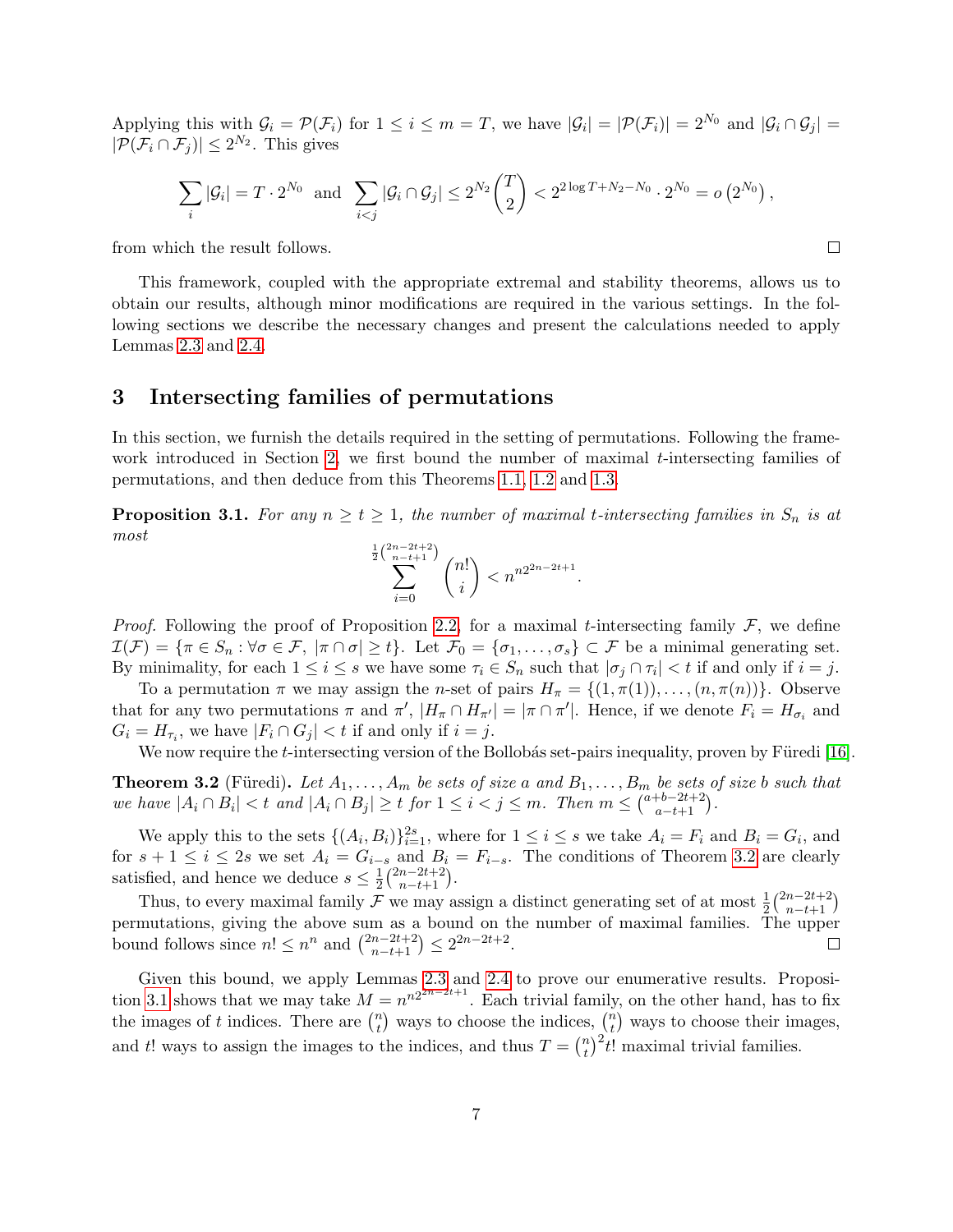The required extremal result is due to Ellis, Friedgut and Pilpel  $[11]$ , who showed that for n sufficiently large with respect to t, the largest t-intersecting families in  $S_n$  are the trivial ones. In a trivial family, t indices are fixed, while we are free to permute the remaining  $n - t$  indices. Hence we have  $N_0 = (n - t)!$ . Moreover, note that there are at least  $t + 1$  fixed indices in the intersection of two trivial families, and so  $N_2 = (n - t - 1)!$ . Finally, a stability result was obtained by Ellis [\[9\]](#page-17-13), showing that when t is fixed and n tends to infinity, the largest non-trivial t-intersecting family has size  $N_1 = (1 - 1/e + o(1))(n - t)!$ . We now proceed to prove Theorems [1.1](#page-1-2) and [1.2.](#page-1-4)

Proof of Theorem [1.1.](#page-1-2) We first apply Lemma [2.3](#page-5-2) to show that almost all intersecting families are trivial. We have

$$
\log M + N_1 - N_0 = n2^{2n-2t+1} \log n - (1/e + o(1))(n-t)! \to -\infty,
$$

and so [\(2\)](#page-5-0) is satisfied. This shows that the number of non-trivial t-intersecting families is  $o(2^{(n-t)!})$ .

We use Lemma [2.4](#page-5-3) to count the number of trivial families. We see that [\(4\)](#page-5-4) holds, since

$$
2\log T + N_2 - N_0 = 2\log \left( {n \choose t}^2 t! \right) + (n-t-1)! - (n-t)! \le 4t \log(nt) - (n-t-1)(n-t-1)! \to -\infty.
$$

Hence the number of trivial families is  $\binom{n}{t}$  $(t<sub>t</sub>)<sup>n</sup>$  $(t<sub>t</sub>)<sup>2</sup>(t<sup>n-t</sup>)<sup>1</sup>$ . As the non-trivial families constitute a lower-order term, this completes the proof.  $\Box$ 

*Proof of Theorem [1.2.](#page-1-4)* To prove that almost every *t*-intersecting family of m permutations is trivial, we show that [\(3\)](#page-5-1) is satisfied. Indeed, for  $m \geq n2^{2n-2t+2} \log n$ ,

$$
\log M - m \log \left( \frac{N_0}{N_1} \right) = n2^{2n - 2t + 1} \log n - m \log \left( \frac{(n - t)!}{(1 - 1/e + o(1)) (n - t)!} \right)
$$
  

$$
\leq n2^{2n - 2t + 1} \log n - 0.6m \to -\infty.
$$

Finally, we seek to prove Theorem [1.3,](#page-1-5) showing that when  $p \ge \frac{800n2^{2n-2t} \log n}{(n-t)!}$ , with high probability the largest *t*-intersecting family in the *p*-random set of permutations  $(S_n)_p$  is trivial.

Let  $\mathcal{T} \subset S_n$  be a fixed maximal trivial family, and let  $\mathcal{F}_1, \ldots, \mathcal{F}_M$  be the maximal non-trivial families. Then the largest trivial family in  $(S_n)_p$  has size at least  $|(\mathcal{T})_p|$ , while the largest non-trivial family has size  $\max_i |(\mathcal{F}_i)_p|$ . In expectation,  $\mathbb{E}[|(\mathcal{T})_p|] = p |\mathcal{T}| > p |\mathcal{F}_i| = \mathbb{E}[|(\mathcal{F}_i)_p|]$ , and our bound on  $M$  is strong enough for a union bound calculation to go through. We require the following version of Hoeffding's Inequality that is derived from [\[26,](#page-18-2) Theorem 2.3].

<span id="page-7-0"></span>**Theorem 3.3** (Hoeffding). Let the random variables  $X_1, X_2, \ldots, X_n$  be independent, with  $0 \leq$  $X_k \leq 1$  for each k. Let  $X = \sum_{k=1}^n X_k$ , let  $\mu = \mathbb{E}[X]$ . Then, for any  $\varepsilon > 0$ ,

$$
\mathbb{P}\left(X \ge (1+\varepsilon)\mu\right) \le \exp\left(-\frac{1}{2}\varepsilon^2\mu\right) \quad \text{and} \quad \mathbb{P}\left(X \le (1-\varepsilon)\mu\right) \le \exp\left(-\frac{1}{2}\varepsilon^2\mu\right)
$$

.

*Proof of Theorem [1.3.](#page-1-5)* Let  $(\mathcal{T})_p = \mathcal{T} \cap (S_n)_p$ , let  $(\mathcal{F}_i)_p = \mathcal{F}_i \cap (S_n)_p$ , and set  $\varepsilon = 1/10$ . Let  $E_0$  be the event that  $|(\mathcal{T})_p| < (1-\varepsilon)p|\mathcal{T}| = (1-\varepsilon)pN_0$ , and let  $E_i$  be the event that  $|(\mathcal{F}_i)_p| > (1+\varepsilon)pN_1$ . Since  $N_0 = (n - t)!$  and  $N_1 = (1 - 1/e + o(1))(n - t)!$ , we have  $(1 + \varepsilon)pN_1 < (1 - \varepsilon)pN_0$ . If there is a non-trivial largest t-intersecting family in  $(S_n)_p$ , we must have  $\max_i |(\mathcal{F}_i)_p| \ge |(\mathcal{T})_p|$ , and so at least one of the events  $E_j$ ,  $0 \le j \le M$ , must hold.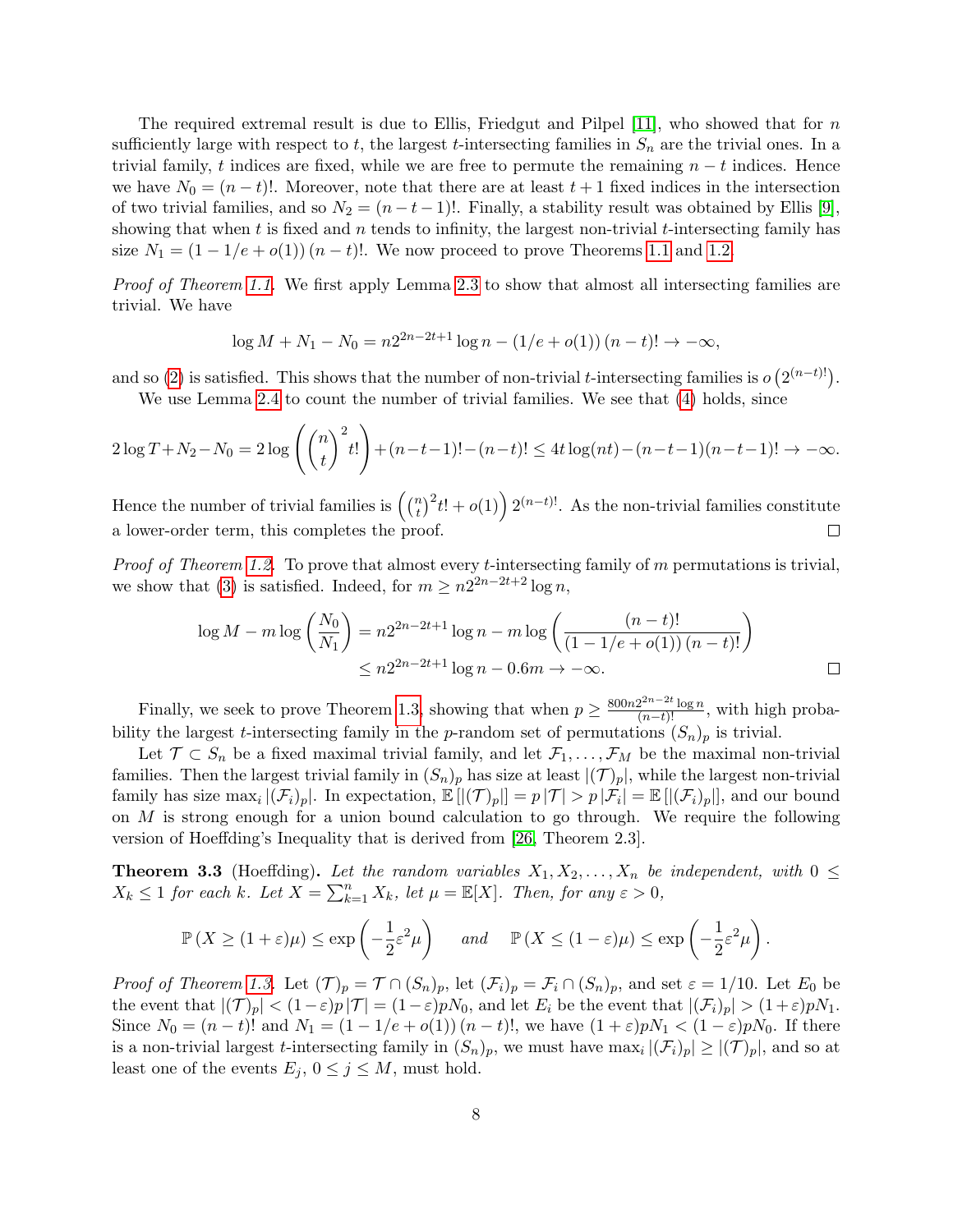Now  $|(\mathcal{T})_p| \sim \text{Bin}(N_0, p)$ , and so applying Theorem [3.3](#page-7-0) with  $\mu = pN_0$ , we have  $\mathbb{P}(E_0) \leq$  $\exp\left(-\frac{pN_0}{200}\right)$ . Similarly, for  $1 \leq i \leq M$ ,  $|(\mathcal{F}_i)_p| \sim \text{Bin}(|\mathcal{F}_i|, p)$ , where  $|\mathcal{F}_i| \leq N_1$ . Let  $X \sim \text{Bin}(N_1, p)$ . Applying Theorem [3.3](#page-7-0) to X with  $\mu = pN_1$ , we have

$$
\mathbb{P}(E_i) = \mathbb{P}(|(\mathcal{F}_i)_p| \ge (1+\varepsilon)pN_1) \le \mathbb{P}(X \ge (1+\varepsilon)pN_1) \le \exp\left(-\frac{pN_1}{200}\right).
$$

Hence, by the union bound,

$$
\mathbb{P}\left(\cup_{i=0}^{M} E_i\right) = \exp\left(-\frac{pN_0}{200}\right) + M \exp\left(-\frac{pN_1}{200}\right) \le \left(n^{n2^{2n-2t+1}} + 1\right) \cdot \exp\left(-\frac{pN_1}{200}\right) = o(1)
$$

when  $p \geq \frac{800n2^{2n-2t} \log n}{(n-t)!} \geq \frac{200}{N_1}$  $\frac{200}{N_1}n2^{2n-2t+1}\log n$ . Thus, for such p, the largest t-intersecting families in  $(S_n)_p$  are trivial with high probability.  $\Box$ 

# <span id="page-8-0"></span>4 Intersecting hypergraphs

We now turn our attention to *t*-intersecting hypergraphs, and seek to prove Theorems [1.4](#page-2-0) and [1.6.](#page-3-4) The proof of Theorem [1.5](#page-2-3) uses a different method, and is given in Section [5.](#page-11-0)

We begin with a bound on the number of maximal  $t$ -intersecting hypergraphs.

<span id="page-8-1"></span>**Proposition 4.1.** The number of maximal t-intersecting k-uniform hypergraphs on  $[n]$  is at most

$$
\sum_{i=1}^{\binom{2(k-t+1)}{k-t}} \binom{\binom{n}{k}}{i} \le \binom{n}{k}^{\binom{2(k-t)+1}{k-t}}.
$$

Proof. The proof of this proposition follows the proof of Proposition [2.2,](#page-4-1) except we must replace Theorem [2.1](#page-4-0) with its t-intersecting version Theorem [3.2.](#page-6-1) This shows that every t-intersecting hypergraph admits a minimal generating set of at most  $\frac{1}{2} \binom{2(k-t)+2}{k-t+1}$  $\binom{(k-t)+2}{k-t+1} = \binom{2(k-t)+1}{k-t}$  $\binom{n-t+1}{k-t}$  edges. Thus the map from maximal hypergraphs to their minimal generating sets injects into sets of at most  $\binom{2(k-t)+1}{k-t}$  $\binom{(-t)+1}{k-t}$  edges, resulting in the upper bound above.  $\Box$ 

We shall now use Lemma [2.3](#page-5-2) to show that almost every *t*-intersecting hypergraph is trivial. Proposition [4.1](#page-8-1) supplies us with the value of  $M$  required. The Erdős–Ko–Rado theorem [\[13\]](#page-17-1) states that for  $n$  sufficiently large, the largest  $t$ -intersecting hypergraphs are the trivial ones, which have size  $N_0 = \binom{n-t}{k-t}$  $_{k-t}^{n-t}$ ). Wilson [\[30\]](#page-18-1) later showed that  $n \ge (t+1)(k-t+1)$  was the correct bound.

Stability results for the Erdős–Ko–Rado theorem have a long history, beginning with the Hilton– Milner theorem [\[20\]](#page-17-11), which resolved the  $t = 1$  case. After much incremental progress, Ahlswede and Khachatrian [\[3\]](#page-16-0) completely determined the largest non-trivial intersecting hypergraphs for all ranges of parameters. In our range of interest,  $n \ge (t+1)(k-t+1)$ , there are two possible largest non-trivial hypergraphs:

$$
\mathcal{H}_1 = \{ F : |F \cap [t+2]| \ge t+1 \}, \text{ and}
$$
  
\n
$$
\mathcal{H}_2 = \{ F : [t] \subset F, F \cap [t+1, k+1] \ne \emptyset \} \cup \{ [k+1] \setminus \{i\} : 1 \le i \le t \}.
$$

<span id="page-8-2"></span>**Theorem 4.2** (Ahlswede–Khachatrian). Suppose  $n \geq (t+1)(k-t+1)$ . If  $k \leq 2t+1$ , then the largest non-trivial t-intersecting k-uniform hypergraph over [n] has size  $|\mathcal{H}_1|$ . If  $k \geq 2t + 2$ , then the largest non-trivial hypergraph has size max  $\{|\mathcal{H}_1|, |\mathcal{H}_2|\}.$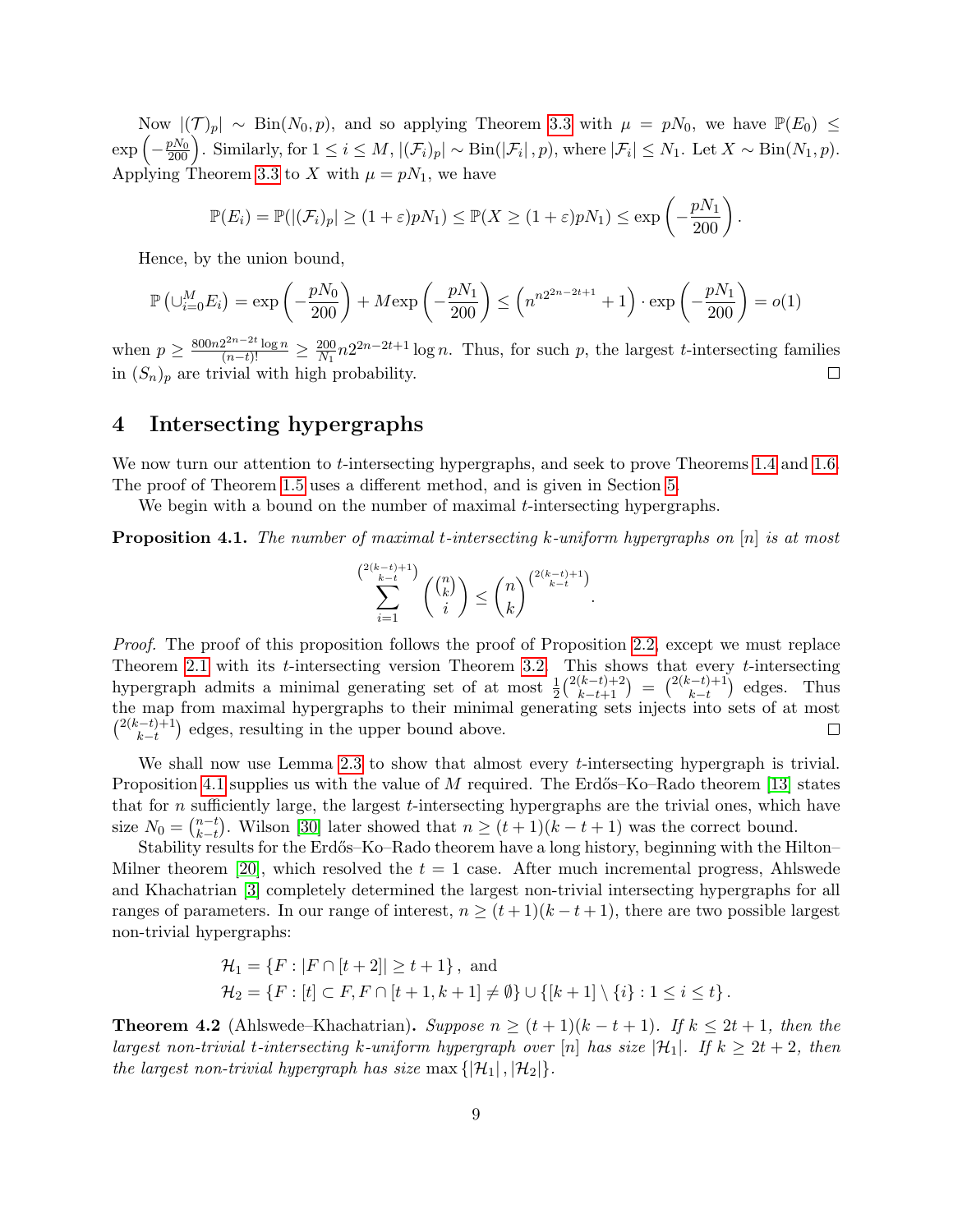This theorem provides the value of  $N_1$  needed for Lemma [2.3.](#page-5-2) Before we proceed, we evaluate  $|\mathcal{H}_1|$  and  $|\mathcal{H}_2|$ , making use of Pascal's identity for binomial coefficients.

$$
|\mathcal{H}_1| = (t+2) \binom{n-t-2}{k-t-1} + \binom{n-t-2}{k-t-2} = \binom{n-t}{k-t} - \left(1 - \frac{(t+1)(k-t)}{n-t-1}\right) \binom{n-t-1}{k-t}.
$$
  
\n
$$
|\mathcal{H}_2| = \binom{n-t}{k-t} - \binom{n-k-1}{k-t} + t.
$$
  
\n(6)

In light of Theorem [4.2,](#page-8-2) we have  $N_1 \leq \max\{|\mathcal{H}_1|, |\mathcal{H}_2|\}$ , which we estimate by

$$
N_1 \le \max\{|\mathcal{H}_1|, |\mathcal{H}_2|\}
$$
  
=  $\binom{n-t}{k-t}$  - min  $\left\{ \left(1 - \frac{(t+1)(k-t)}{n-t-1}\right) \binom{n-t-1}{k-t}, \binom{n-k-1}{k-t} - t \right\}$   
 $\le \binom{n-t}{k-t} - \left(1 - \frac{(t+1)(k-t)}{n-t-1}\right) \binom{n-k-1}{k-t} + t \le \binom{n-t}{k-t} - \frac{1}{n} \binom{n-k-1}{k-t} + n,$  (7)

where the last inequality holds for  $n \geq (t+1)(k-t+1) + 1$ . We shall also use the following inequality for  $a \geq b \geq r$ :

<span id="page-9-3"></span><span id="page-9-2"></span><span id="page-9-1"></span><span id="page-9-0"></span>
$$
\frac{\binom{a}{r}}{\binom{b}{r}} = \prod_{j=0}^{r-1} \frac{a-j}{b-j} \ge \left(\frac{a}{b}\right)^r.
$$
\n
$$
(8)
$$

Finally, to count the number of trivial families, we use Lemma [2.4.](#page-5-3) Since each trivial family fixes t elements, there are  $T = \binom{n}{t}$  $\binom{n}{t}$  maximal trivial families. The intersection of any two such families must fix at least  $t + 1$  elements, and so can have size at most  $N_2 = \binom{n-t-1}{k-t-1}$  $_{k-t-1}^{n-t-1}$ . With these preliminaries in place, we now prove Theorem [1.4.](#page-2-0)

*Proof of Theorem [1.4.](#page-2-0)* We will first prove that, for  $n, k$  and  $t$  as in the statement of the theorem, almost all t-intersecting hypergraphs are trivial. To this end, we verify that [\(2\)](#page-5-0) of Lemma [2.3](#page-5-2) holds.

We start with the case  $t = 1$ . The Hilton–Milner theorem states that when  $n > 2k$ , the largest non-trivial intersecting hypergraph is  $\mathcal{H}_2$ , and so  $N_1 = |\mathcal{H}_2| = \binom{n-1}{k-1}$  $\binom{n-1}{k-1} - \binom{n-k-1}{k-1}$  $\binom{-k-1}{k-1}+1$ . Recall that the trivial hypergraphs have size  $N_0 = \binom{n-1}{k-1}$  $_{k-1}^{n-1}$ ). Finally, since  $\binom{n}{k}$  ${k \choose k} \leq 2^n$ , Proposition [4.1](#page-8-1) shows that we may use  $\log M \leq \binom{2k-1}{k-1}$  $_{k-1}^{2k-1}$ )n.

Hence, using  $(6)$  and  $(8)$ , we have

$$
\log M + N_1 - N_0 \le {2k - 1 \choose k - 1} n - {n - k - 1 \choose k - 1} + 1 \le {n - \left(\frac{n - k - 1}{2k - 1}\right)^{k - 1} \choose k - 1} {2k - 1 \choose k - 1} + 1.
$$

For  $t = 1$ , we have  $n \ge (t + 1)(k - t + 1) + \eta_{k,t} = 2k + \eta_{k,1} = 3k + 8 \ln k$ . We may bound

$$
\left(\frac{n-k-1}{2k-1}\right)^{k-1} = \left(\frac{n-k-1}{2k-1}\right)^2 \left(\frac{n-k-1}{2k-1}\right)^{k-3} \ge \frac{n^2}{16k^2} \left(1 + \frac{8\ln k}{2k-1}\right)^{k-3}.
$$

Since  $1 + x \ge \exp(6x/11)$  for  $x \le 1$ , when k is large we have

$$
k^{-2} \left( 1 + \frac{8 \ln k}{2k - 1} \right)^{k - 3} \ge k^{-2} \exp\left( \frac{48(k - 3) \ln k}{22k} \right) \ge k^{-2} \exp(2 \ln k) = 1.
$$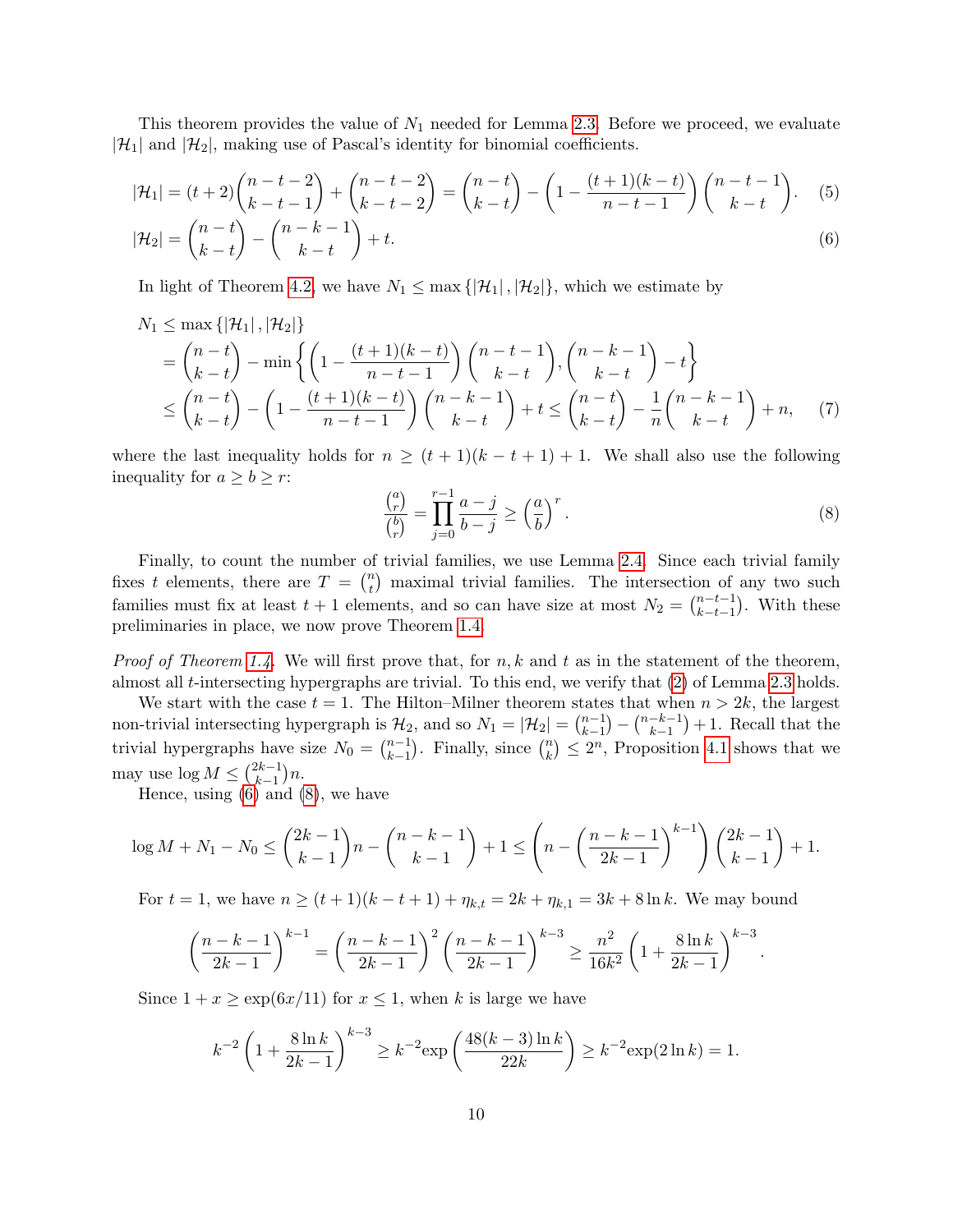Thus there is some constant  $c > 0$  such that  $k^{-2} \left(1 + \frac{8 \ln k}{2k-1}\right)^{k-3} \ge c$  for all k, and thus  $\left(\frac{n-k-1}{2k-1}\right)^{k-3}$  $\left(\frac{k-k-1}{2k-1}\right)^{k-1} =$  $\Omega(n^2)$ . Hence it follows that  $\left(n - \frac{n-k-1}{2k-1}\right)$  $\left(\frac{k-k-1}{2k-1}\right)^{k-1}$   $\binom{2k-1}{k-1}$  ${k-1 \choose k-1} - 1 \rightarrow -\infty.$ 

We next handle the case  $k - t = 1$ . In this setting, we have  $k \leq 2t + 1$ , and hence by Theorem [4.2,](#page-8-2) the largest non-trivial hypergraph has size  $N_1 = |\mathcal{H}_1|$ . Using  $\binom{n}{k}$  $\binom{n}{k} \leq \left(\frac{ne}{k}\right)$  $\left(\frac{ie}{k}\right)^k$ , we may use  $\log M \leq k \log \left( \frac{ne}{k} \right)$  $\frac{ke}{k}$  $\binom{2(k-t)+1}{k-t}$ . Using [\(5\)](#page-9-2) gives

$$
\log M + N_1 - N_0 \le k \log \left(\frac{ne}{k}\right) \left(\frac{2(k-t)+1}{k-t}\right) - \left(1 - \frac{(t+1)(k-t)}{n-t-1}\right) \left(\frac{n-t-1}{k-t}\right)
$$

$$
= 3k \log \left(\frac{ne}{k}\right) - (n-2k) = 3k \log \left(\frac{ne}{k}\right) + 2k - n.
$$

This expression is increasing in k. Since we are assuming  $n \ge (t+1)(k-t+1)+\eta_{k,t} = 2k+\eta_{k,k-1} =$ 20k, we substitute  $k = n/20$  to obtain  $\log M + N_1 - N_0 \leq (3 \log(20e) - 18) n/20 \rightarrow -\infty$ , since  $3 \log(20e) < 18$ .

Similar calculations show that when  $t \geq 2$  and  $k - t = 2$ ,  $\eta_{k,k-2} = 31$  suffices. In this setting, we still have  $N_1 = |\mathcal{H}_1|$ . Using  $\log M \leq n \binom{2(k-t)+1}{k-t}$  $(k-t+1)$  and  $n \ge (t+1)(k-t+1) + \eta_{k,k-2} > 3k,$ 

<span id="page-10-0"></span>
$$
\log M + N_1 - N_0 \le (10 - \eta_{k,k-2}/3) n \to -\infty.
$$

We now consider the remaining cases, when  $t \geq 2$  and  $k - t \geq 3$ . In this range, the largest nontrivial hypergraph has size  $N_1 = \max\{|\mathcal{H}_1|, |\mathcal{H}_2|\}.$  Using  $\binom{n}{k}$  ${k \choose k} \leq 2^n$ , we have  $\log M \leq n {2(k-t)+1 \choose k-t}$  $_{k-t}^{(-t)+1}) \leq$  $2n\binom{2(k-t)}{k-t}$  $(k-t)$ . By [\(7\)](#page-9-3) and [\(8\)](#page-9-1), and observing that  $n-k-1 \ge t(k-t) + \eta_{k,t}$ , we have

$$
\log M + N_1 - N_0 \le 2n \binom{2(k-t)}{k-t} - \frac{1}{n} \binom{n-k-1}{k-t} + n
$$
  
\n
$$
\le \left(3n - \frac{1}{n} \left(\frac{n-k-1}{2(k-t)}\right)^{k-t}\right) \binom{2(k-t)}{k-t}
$$
  
\n
$$
\le \left(3n - \frac{n^2}{64(k-t)^3} \left(\frac{t(k-t) + \eta_{k,t}}{2(k-t)}\right)^{k-t-3} \right) \binom{2(k-t)}{k-t}.
$$
 (9)

If  $t = 2$ , then  $\eta_{k,t} = 12 \ln k$ , and  $\frac{t(k-t)+\eta_{k,t}}{2(k-t)} = 1 + \frac{6 \ln k}{k-2}$ . Using  $1 + x \ge \exp(6x/11)$  again, we find that for large  $k$ ,

$$
(k-2)^{-3} \left(1 + \frac{6\ln k}{k-2}\right)^{k-5} \ge (k-2)^{-3} \exp\left(\frac{36(k-5)\ln k}{11k}\right) \ge k^{-3} \exp(3\ln k) = 1.
$$

It follows that there is some constant  $c > 0$  such that  $(k-2)^{-3} \left( \frac{2(k-2)+\eta_{k,2}}{2(k-2)} \right)^{k-5} \geq c$  for all k.

If instead  $t \geq 3$ , then  $(k-t)^{-3} \left( \frac{t(k-t)+\eta_{k,t}}{2(k-t)} \right)$  $\left(\frac{2(k-t)+\eta_{k,t}}{2(k-t)}\right)^{k-t-3} > (k-t)^{-3} \left(\frac{3}{2}\right)$  $\frac{3}{2}$ )<sup>k-t-3</sup> → ∞ as k – t → ∞, and thus there is some  $c > 0$  such that  $(k-t)^{-3} \left( \frac{t(k-t)+\eta_{k,t}}{2(k-t)} \right)$  $\left(\frac{2(k-t)+\eta_{k,t}}{2(k-t)}\right)^{k-t-3} \geq c$  for all  $k > t$ . Hence, in either case,  $\frac{n^2}{64(k-1)}$  $\frac{n^2}{64(k-t)^3} \left( \frac{t(k-t)+\eta_{k,t}}{2(k-t)} \right)$  $\left(\frac{2(k-t)+\eta_{k,t}}{2(k-t)}\right)^{k-t-3} = \Omega(n^2)$ , and so from [\(9\)](#page-10-0) it follows that  $\log M + N_1 - N_0 \to -\infty$ . Thus our choice of  $\eta_{k,t}$  ensures that for all  $k > t$  we have log  $M + N_1 - N_0 \rightarrow -\infty$ , satisfying [\(2\)](#page-5-0)

of Lemma [2.3,](#page-5-2) thus showing that almost all t-intersecting  $k$ -uniform hypergraphs are trivial. To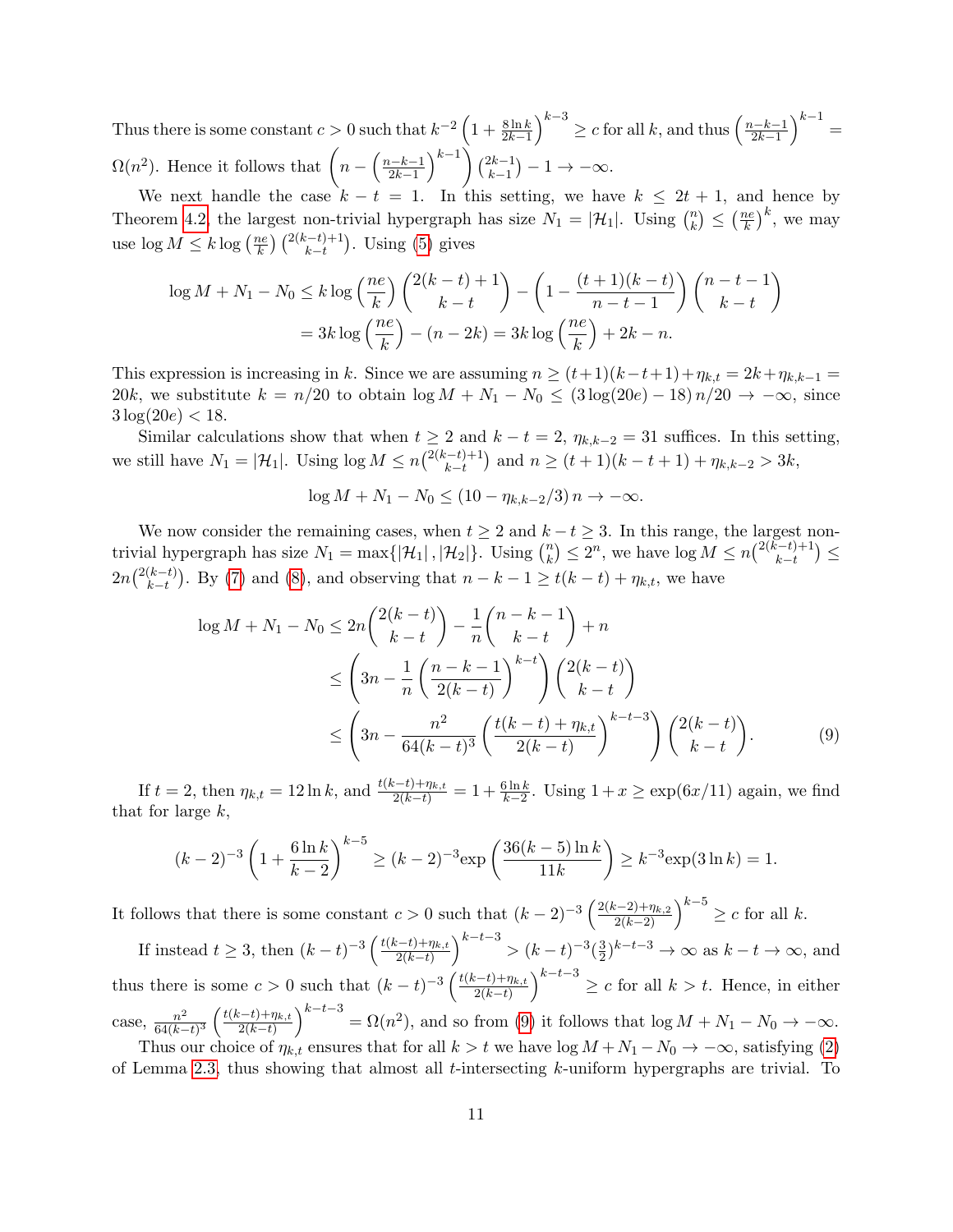complete the proof of Theorem [1.4,](#page-2-0) we need only count the number of trivial hypergraphs. By Lemma [2.4,](#page-5-3) it suffices to verify [\(4\)](#page-5-4). We have

$$
2\log T + N_2 - N_0 = 2\log {n \choose t} + {n-t-1 \choose k-t-1} - {n-t \choose k-t} \le 2t\log \left(\frac{ne}{t}\right) - {n-t-1 \choose k-t} \to -\infty
$$

for  $k - t \geq 2$  or  $k - t = 1$  and  $n \geq 20t$ . It follows that the number of t-intersecting k-uniform hypergraphs on  $[n]$  is  $\left(\binom{n}{t} + o(1)\right) 2^{\binom{n-t}{k-t}}$ , as claimed.  $\Box$ 

We conclude this section with the proof of Theorem [1.6,](#page-3-4) showing that even in sparse random hypergraphs, when the edge probability is as given in [\(1\)](#page-3-1) the largest intersecting subhypergraphs are trivial.

*Proof of Theorem [1.6.](#page-3-4)* The proof follows that of Theorem [1.3.](#page-1-5) Let  $\mathcal T$  denote a fixed maximal trivial hypergraph, and let  $(\mathcal{T})_p = \mathcal{T} \cap \mathcal{H}^k(n,p)$  be those edges of  $\mathcal{T}$  selected in  $\mathcal{H}^k(n,p)$ . Let  $\mathcal{F}_1, \mathcal{F}_2, \ldots, \mathcal{F}_M$  be the maximal non-trivial hypergraphs, where by Proposition [4.1](#page-8-1) we have  $M <$  $\binom{n}{k}$  $\mathcal{L}_{k}^{(2k-1)} < 2^{k \log(\frac{ne}{k})(2k-1)}$ , and let  $(\mathcal{F}_{i})_{p} = \mathcal{F}_{i} \cap \mathcal{H}^{k}(n, p)$  denote the corresponding random subhypergraphs.

Observe that  $|\mathcal{T}| = N_0 = \binom{n-1}{k-1}$  $\binom{n-1}{k-1}$ , while by the Hilton–Milner theorem [\[20\]](#page-17-11),  $|\mathcal{F}_i| \leq N_1 =$  $\binom{n-1}{k-1}$  $\binom{n-1}{k-1} - \binom{n-k-1}{k-1}$  $\binom{-k-1}{k-1}+1$ . Setting  $\tau = p\binom{n-k-1}{k-1}$  $\binom{-k-1}{k-1}/3$ , define events  $E_0 = \{ |(\mathcal{T})_p| \leq pN_0 - \tau \}$  and  $E_i =$  $\{|(\mathcal{F}_i)_p|\geq pN_1+\tau\}$  for  $1\leq i\leq M$ . By our choice of  $\tau$ , if none of the events  $\{E_i\}_{i=0}^M$  occur then  $|(\mathcal{T})_p| > \max_i \{ |(\mathcal{F}_i)_p| \}$ , and so the largest intersecting subhypergraphs in  $\mathcal{H}^k(n, p)$  are trivial.

Applying Theorem [3.3,](#page-7-0) we find

$$
\mathbb{P}(E_0) \le \exp\left(-\frac{\tau^2}{2pN_0}\right) \quad \text{and} \quad \mathbb{P}(E_i) \le \exp\left(-\frac{\tau^2}{2pN_1}\right) \le \exp\left(-\frac{\tau^2}{2pN_0}\right).
$$

Hence, by the union bound,

$$
\mathbb{P}\left(\cup_{i=0}^M E_i\right) \le (M+1)\exp\left(-\frac{\tau^2}{2pN_0}\right) \le \left(2^{k\log\left(\frac{ne}{k}\right)\binom{2k-1}{k-1}} + 1\right) \exp\left(-\frac{p\binom{n-k-1}{k-1}^2}{18\binom{n-1}{k-1}}\right) \to 0
$$

 $\frac{\binom{n e}{k}\binom{2 k}{k}\binom{n}{k}}{\binom{n-k}{k}^2}\geq \frac{18k\log\left(\frac{n e}{k}\right)\binom{2 k-1}{k-1}\binom{n-1}{k-1}}{\binom{n-k-1}{k-1}^2}$ when  $p \ge p_0(n,k) = \frac{9n \log\left(\frac{ne}{k}\right)\binom{2k}{k}\binom{n}{k}}{\binom{n-k}{2}}$  $\frac{\binom{k}{k-1}\binom{k-1}{k-1}}{\binom{n-k-1}{k-1}^2}$ , giving the bound in [\(1\)](#page-3-1).  $\Box$ 

As proven in [\[5\]](#page-17-4), when  $k \gg$  $\sqrt{n \log \log n}$  and  $\frac{\log n}{\binom{n-1}{k}} \ll p \ll \frac{e^{k^2/2n}}{\binom{n}{k}}$  $\frac{\binom{n}{k}}{\binom{n}{k}}$ , a simple first moment argument shows that the largest intersecting subhypergraph of  $\mathcal{H}^k(n,p)$  is non-trivial with high probability. This holds for  $p$  considerably smaller than in  $(1)$ , and it would be very interesting to determine the threshold at which trivial hypergraphs become the largest intersecting subhypergraphs of  $\mathcal{H}^k(n,p)$ .

## <span id="page-11-0"></span>5 Hypergraphs of large uniformity

Although Theorem [1.4](#page-2-0) provides very sharp results, it is somewhat incomplete in the case  $t = 1$ , as we require  $n \geq 3k + 8 \ln k$  instead of the Erdős–Ko–Rado threshold  $n \geq 2k + 1$ . In this section we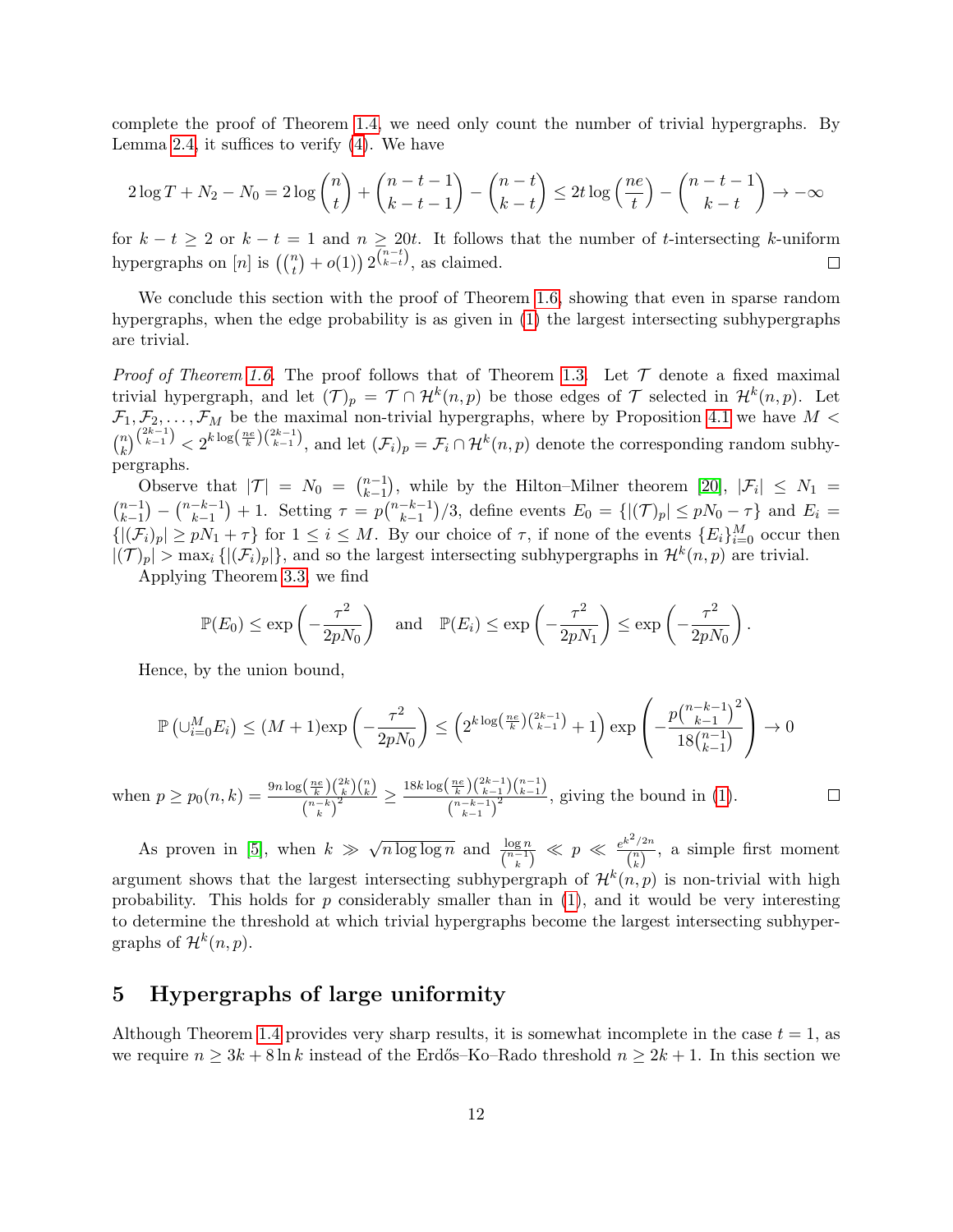prove Theorem [1.5,](#page-2-3) which fills in the gap with a slightly weaker result, providing the asymptotics of the logarithm of the number of intersecting hypergraphs.

We combine spectral methods with the theory of graph containers<sup>[5](#page-12-0)</sup> to prove this theorem. Such an approach has previously been used for other enumerative problems in combinatorics; see, for instance, the work of Sapozhenko [\[28\]](#page-18-3) or Alon, Balogh, Morris and Samotij [\[1\]](#page-16-1). To use these methods in our setting, we exploit the connection between intersecting hypergraphs and independent sets in Kneser graphs.

The Kneser graph  $KG(n, k)$  is a graph with vertex set  $\binom{[n]}{k}$  and an edge between vertices k  $F_1, F_2 \in \binom{[n]}{k}$  $\binom{n}{k}$  if and only if  $F_1 \cap F_2 = \emptyset$ . This graph has  $N = \binom{n}{k}$  $\binom{n}{k}$  vertices and is D-regular, where  $D = \binom{n-k}{k}$  $\binom{-k}{k}$ . Moreover, subsets of vertices of  $KG(n, k)$  correspond to k-uniform hypergraphs on  $[n]$ , and independent sets correspond directly to intersecting hypergraphs. Our problem thus reduces to counting the number of independent sets in  $KG(n, k)$ .

The following graph containers theorem, appearing the form below in [\[23\]](#page-18-4), provides a method to bound the number of independent sets in a graph.

<span id="page-12-2"></span>**Theorem 5.1** (Kohayakawa–Lee–Rödl–Samotij). Let G be a graph on N vertices, let R and  $\ell$  be integers, and let  $\beta > 0$  be a positive real. Then, provided

<span id="page-12-5"></span>
$$
e^{-\beta \ell} N \le R,\tag{10}
$$

and, for every subset  $S \subset V(G)$  of at least R vertices, we have

<span id="page-12-1"></span>
$$
e(S) \ge \beta \binom{|S|}{2},\tag{11}
$$

there is a collection of sets  $C_i \subset V(G)$ ,  $1 \leq i \leq {N \choose \ell}$ , such that  $|C_i| \leq R + \ell$  for every i and, for every independent set  $I \subset V(G)$ , there is some i satisfying  $I \subset C_i$ .

The supersaturation condition of [\(11\)](#page-12-1) in Theorem [5.1](#page-12-2) requires large vertex subsets to induce subgraphs of positive density. We use spectral methods to show that the Kneser graph satisfies this property; a similar approach was used by Gauy, H`an and Oliveira in [\[17\]](#page-17-5). The expander-mixing lemma, due to Alon and Chung [\[2\]](#page-16-2), relates the eigenvalues of a graph to its distribution of edges.

<span id="page-12-3"></span>**Theorem 5.2** (Alon–Chung). Let G be a D-regular graph on N vertices, and let  $\lambda$  be its minimum eigenvalue. Then for all  $S \subseteq V(G)$ ,

$$
e(G[S]) \ge \frac{D}{2N}|S|^2 + \frac{\lambda}{2N}|S| (N - |S|).
$$

To employ this result, we require the spectrum of the Kneser graph, which was determined in a seminal paper of Lovász [\[25\]](#page-18-5). In particular, the minimum eigenvalue of the Kneser graph  $KG(n, k)$ is  $\lambda = -\binom{n-k-1}{k-1}$  $\binom{-k-1}{k-1} = -\frac{k}{n-k}D.$  Combined with Theorem [5.2,](#page-12-3) this gives the following supersaturation bound.

<span id="page-12-4"></span>**Proposition 5.3.** Given  $\varepsilon > 0$ , any set S of at least  $(1 + \varepsilon) \binom{n-1}{k-1}$  $_{k-1}^{n-1}$ ) vertices in the Kneser graph  $KG(n, k)$  induces at least  $\left(1 - \frac{1}{1 + k}\right)$  $\frac{1}{1+\varepsilon}\right)\frac{Dn}{N(n-1)}$  $\frac{Dn}{N(n-k)} { |S| \choose 2}$  ${S| \choose 2}$  edges.

<span id="page-12-0"></span><sup>5</sup>For the general theory of containers, we refer the reader to the papers of Balogh, Morris and Samotij [\[6\]](#page-17-14) and Saxton and Thomason [\[29\]](#page-18-6).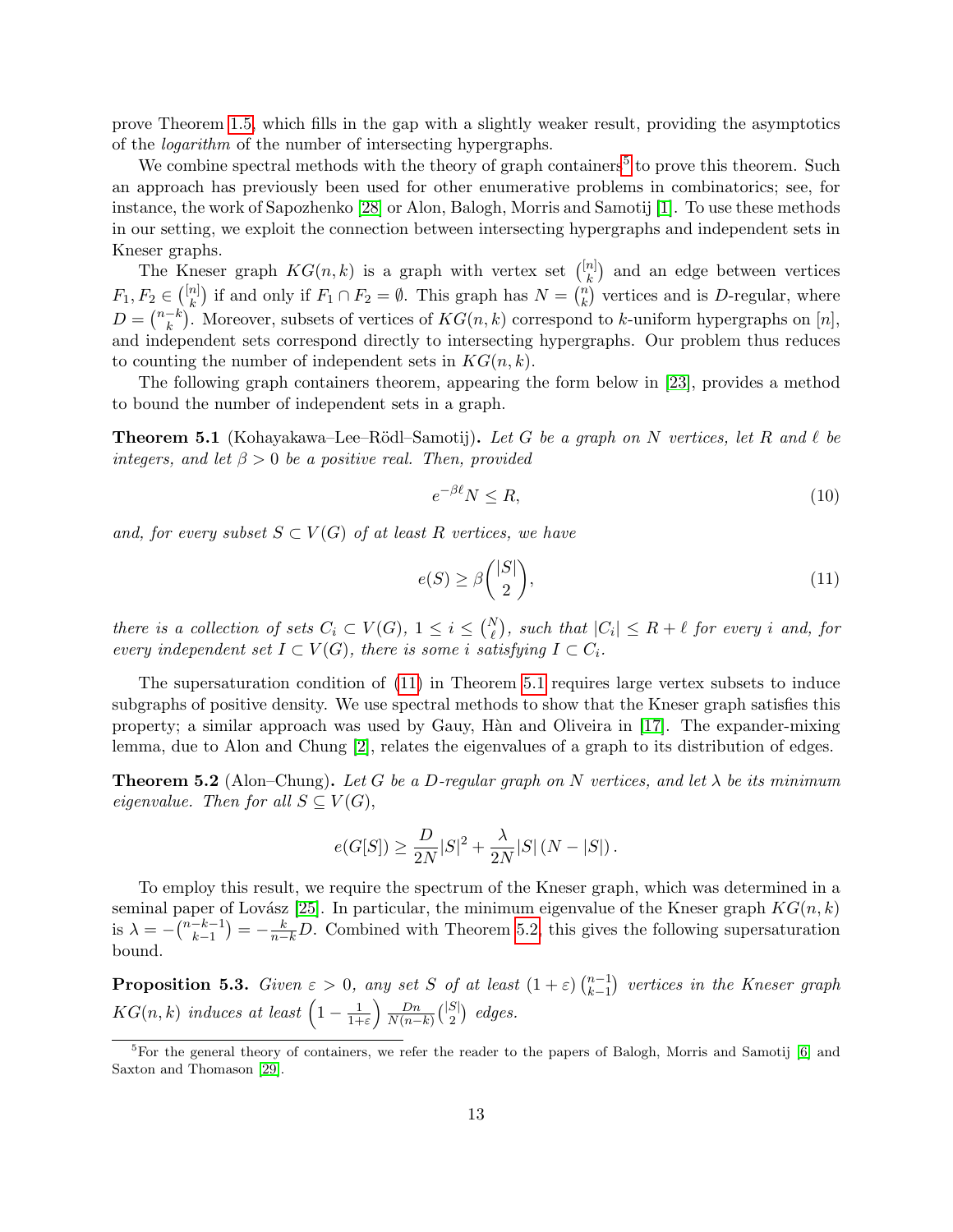*Proof.* Given a vertex set S with  $|S| \geq (1 + \varepsilon) \binom{n-1}{k-1}$  $\binom{n-1}{k-1} = (1+\varepsilon)\frac{kN}{n}$  $\frac{1}{n}$ , we apply Theorem [5.2](#page-12-3) and the fact that  $\lambda = -\frac{k}{n-k}D$  to find

$$
e(G[S]) \ge \frac{D}{2N}|S|^2 + \frac{\lambda}{2N}|S|(N-|S|) \ge \left(\frac{D-\lambda}{N} + \frac{\lambda}{|S|}\right)\binom{|S|}{2} \ge \left(1 - \frac{1}{1+\varepsilon}\right)\frac{Dn}{N(n-k)}\binom{|S|}{2}.
$$

Having established supersaturation, we may now apply Theorem [5.1](#page-12-2) to find a small set of containers of independent sets in the Kneser graph, from which we shall derive Theorem [1.5.](#page-2-3)

<span id="page-13-0"></span>**Proposition 5.4.** For  $\varepsilon > 0$  and  $2 \leq k \leq \frac{n-1}{2}$  $\frac{-1}{2}$ , let  $R = (1 + \varepsilon) \binom{n-1}{k-1}$  $_{k-1}^{n-1}$  and

$$
\ell = \frac{1+\varepsilon}{\varepsilon} \cdot \frac{(n-k) {n \choose k}}{n {n-k \choose k}} \ln \left( \frac{n}{(1+\varepsilon)k} \right).
$$

Then there exist k-uniform hypergraphs  $\mathcal{F}_i$  over  $[n]$ ,  $1 \leq i \leq {n \choose k}$  $\binom{\vec{k}}{\ell}$ , each of size at most  $R + \ell$ , such that every intersecting k-uniform hypergraph  $\mathcal F$  over  $[n]$  is a subhypergraph of  $\mathcal F_i$  for some i.

*Proof.* We apply Theorem [5.1](#page-12-2) to the Kneser graph  $KG(n, k)$ . By Proposition [5.3,](#page-12-4) condition [\(11\)](#page-12-1) is satisfied by taking

$$
\beta = \left(1 - \frac{1}{1+\varepsilon}\right) \frac{Dn}{N(n-k)},
$$

where  $D = \binom{n-k}{k}$  $\binom{-k}{k}$  and  $N = \binom{n}{k}$  $\binom{n}{k}$ . In order to satisfy [\(10\)](#page-12-5), we take

$$
\ell = \frac{1}{\beta} \ln \left( \frac{N}{R} \right) = \frac{1}{\beta} \ln \left( \frac{n}{(1+\varepsilon)k} \right) = \frac{1+\varepsilon}{\varepsilon} \cdot \frac{(n-k) {n \choose k}}{n {n-k \choose k}} \ln \left( \frac{n}{(1+\varepsilon)k} \right).
$$

Applying Theorem [5.1,](#page-12-2) the result follows by taking  $\mathcal{F}_i$  to be the hypergraph with edges  $C_i \subset \binom{[n]}{k}$  $\binom{n}{k},$ since every intersecting hypergraph is an independent set of  $KG(n, k)$ .

We now derive Theorem [1.5.](#page-2-3)

*Proof of Theorem [1.5.](#page-2-3)* Since there is an intersecting hypergraph of size  $\binom{n-1}{k-1}$  $_{k-1}^{n-1}$ , and each of its subhypergraphs is also intersecting, we have a lower bound  $\log I(n, k) \geq {n-1 \choose k-1}$  $_{k-1}^{n-1}$ ). We therefore need to show that  $\log I(n, k) \leq (1 + o(1)) \binom{n-1}{k-1}$  $_{k-1}^{n-1}$ ). Using Proposition [5.4,](#page-13-0) we will show that for any small  $\varepsilon > 0$ ,  $\log I(n, k) \leq (1 + 2\varepsilon) \binom{n-1}{k-1}$  $\binom{n-1}{k-1}$ , provided  $n \geq 2k+1$  is sufficiently large with respect to  $\varepsilon$ .

We know that every intersecting hypergraph is contained in one of  $\binom{N}{\ell}$  containers, each of size at most  $R + \ell$ , where R and  $\ell$  are as in the statement of the proposition. By a simple union bound, the total number of intersecting hypergraphs is at most  $\binom{N}{\ell} 2^{R+\ell}$ . Therefore, since  $N = \binom{n}{k}$  $\binom{n}{k}$ ,

$$
\log I(n,k) \leq R + \ell + \ell \log \left( \frac{Ne}{\ell} \right) = R + \ell \log \left( \frac{2e\binom{n}{k}}{\ell} \right).
$$

Because  $R = (1 + \varepsilon) \binom{n-1}{k-1}$  $_{k-1}^{n-1}$ ), it is enough to show that  $\ell \log \left( \frac{2e\binom{n}{k}}{\ell} \right)$  $\ell$  $\Big\} \leq \varepsilon {n-1 \choose k-1}$  $_{k-1}^{n-1}$ ). We have  $\ell =$  $(1+\varepsilon)(n-k)\ln\frac{n}{(1+\varepsilon)k}$  $\varepsilon k\binom{n-k}{k}$  $\binom{-k}{k}$  $(n-1)$  $k-1$  $\left\langle \frac{2\frac{n}{k}}{2}\right\rangle$  $\frac{n}{k} \ln \frac{n}{k}$  $\varepsilon \binom{n-k}{k}$  $\binom{-k}{k}$  $(n-1)$  $k-1$  $\bigg),$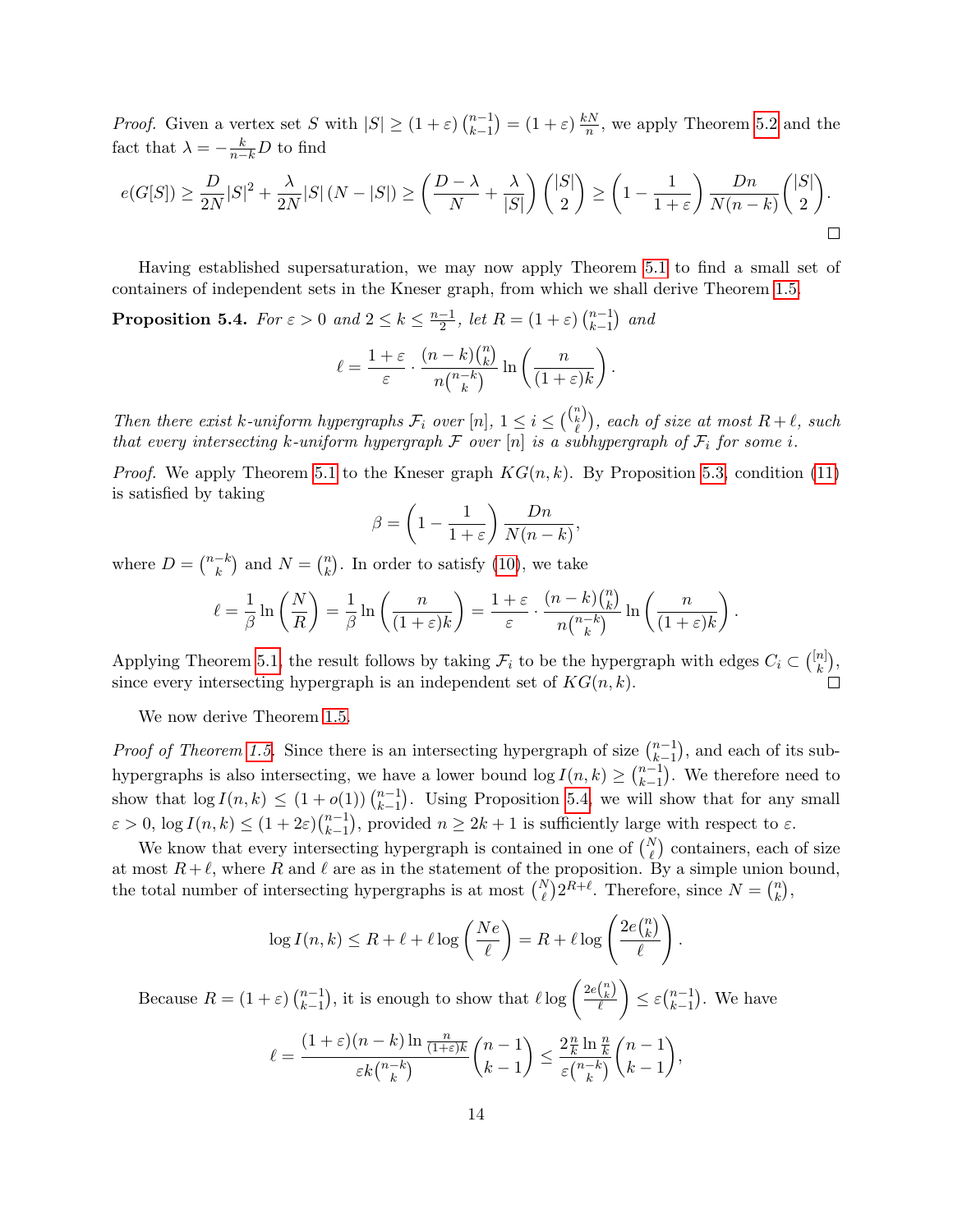and, provided  $\varepsilon < \frac{1}{20}$ ,

$$
\log\left(\frac{2e\binom{n}{k}}{\ell}\right) = \log\left(\frac{2\varepsilon en}{(1+\varepsilon)(n-k)\ln\frac{n}{(1+\varepsilon)k}}\cdot\binom{n-k}{k}\right) \le \log\binom{n-k}{k}.
$$

Hence it suffices to have  $2 \frac{n}{k} \ln \frac{n}{k} \leq \varepsilon^2 {n-k \choose k}$  $\binom{-k}{k}$ / log  $\binom{n-k}{k}$  $\binom{-k}{k}$ . If  $n = 2k + 1$ , the left-hand side is constant, while the right-hand side is  $\Omega(n/\log n)$ . If  $n \geq 2k + 2$ , the left-hand side is  $O(n \log n)$ , while the right-hand side is  $\Omega(n^2/\log n)$ , and thus the inequality holds for large enough n.  $\Box$ 

Letting  $\varepsilon \to 0$ , we have  $\log I(n, k) \leq (1 + o(1)) \binom{n-1}{k-1}$  $_{k-1}^{n-1}$ , as desired.

We conclude this section by observing that the  $n \geq 2k + 1$  bound in Theorem [1.5](#page-2-3) is best possible. When  $n = 2k$ , the k-sets in [n] come in  $\frac{1}{2} {n \choose k}$  $\binom{n}{k} = \binom{n-1}{k-1}$  $_{k-1}^{n-1}$ ) complementary pairs, and a hypergraph is intersecting if and only if it does not contain both edges from a single pair. We thus have  $I(n, k) = 3^{n-1 \choose k-1}$  when  $n = 2k$ . For  $n < 2k$ , the complete hypergraph  $\binom{n}{k}$  $\binom{n}{k}$  is itself intersecting, and thus  $I(n,k) = 2^{\binom{n}{k}}$ .

### <span id="page-14-0"></span>6 Vector spaces

In this section we prove Theorem [1.7,](#page-3-5) showing that almost all intersecting families of subspaces of a finite vector space are trivial. We begin, as always, with a bound on the number of maximal families.

**Proposition 6.1.** The number of maximal intersecting families of k-dimensional subspaces of  $\mathbb{F}_q^n$ is at most

$$
\sum_{i=0}^{2k-1} \binom{\binom{n}{k}_q}{i} \le \binom{n}{k}_q^{2k-1}.
$$

Proof. Once again, we follow the strategy of Proposition [2.2,](#page-4-1) seeking to show that every maximal intersecting family of subspaces contains a minimal generating set of at most  $\frac{1}{2} {2k \choose k}$  $\binom{2k}{k} = \binom{2k-1}{k-1}$  $\binom{2k-1}{k-1}$ subspaces. We must replace Theorem [2.1](#page-4-0) with its vector space analogue, proven by Lovász  $[24]$ and appearing in the form below in [\[4\]](#page-16-3).

**Theorem 6.2** (Lovász). Let  $U_1, \ldots, U_m$  be a-dimensional and  $V_1, \ldots, V_m$  be b-dimensional subspaces of a vector space W over a field  $\mathbb F$  such that  $U_i \cap V_i = \{0\}$  and  $U_i \cap V_i \neq \{0\}$  for  $1 \leq i < j \leq m$ . Then  $m \leq {a+b \choose a}$  $\binom{+b}{a}$ .

This gives a map from maximal intersecting families of subspaces to sets of at most  $\binom{2k-1}{k-1}$  $\binom{2k-1}{k-1}$ subspaces, resulting in the above bound.

This proposition gives a value for M to be used when applying Lemma [2.3.](#page-5-2) As stated in Section [1.3,](#page-3-0) the corresponding extremal result was proven by Hsieh [\[21\]](#page-17-8), who showed that when  $n \geq 2k+1$ , the largest intersecting families are trivial, with size  $N_0 = \binom{n-1}{k-1}$  $_{k-1}^{n-1}$ ]<sub>q</sub>. Each trivial family fixes a one-dimensial subspace, and hence there are  $T = \begin{bmatrix} n \\ 1 \end{bmatrix}$  $\binom{n}{1}_q$  maximal trivial families. The intersection of any two fixes a two-dimensional subspace, and thus has size  $N_2 = \binom{n-2}{k-2}$  $_{k-2}^{n-2}$ <sub>q</sub>.

A stability result was obtained by Blokhuis, Brouwer, Chowdhury, Frankl, Mussche, Patkós and Szőnyi [\[7\]](#page-17-15), who determined the size of the largest non-trivial intersecting family to be  $N_1 =$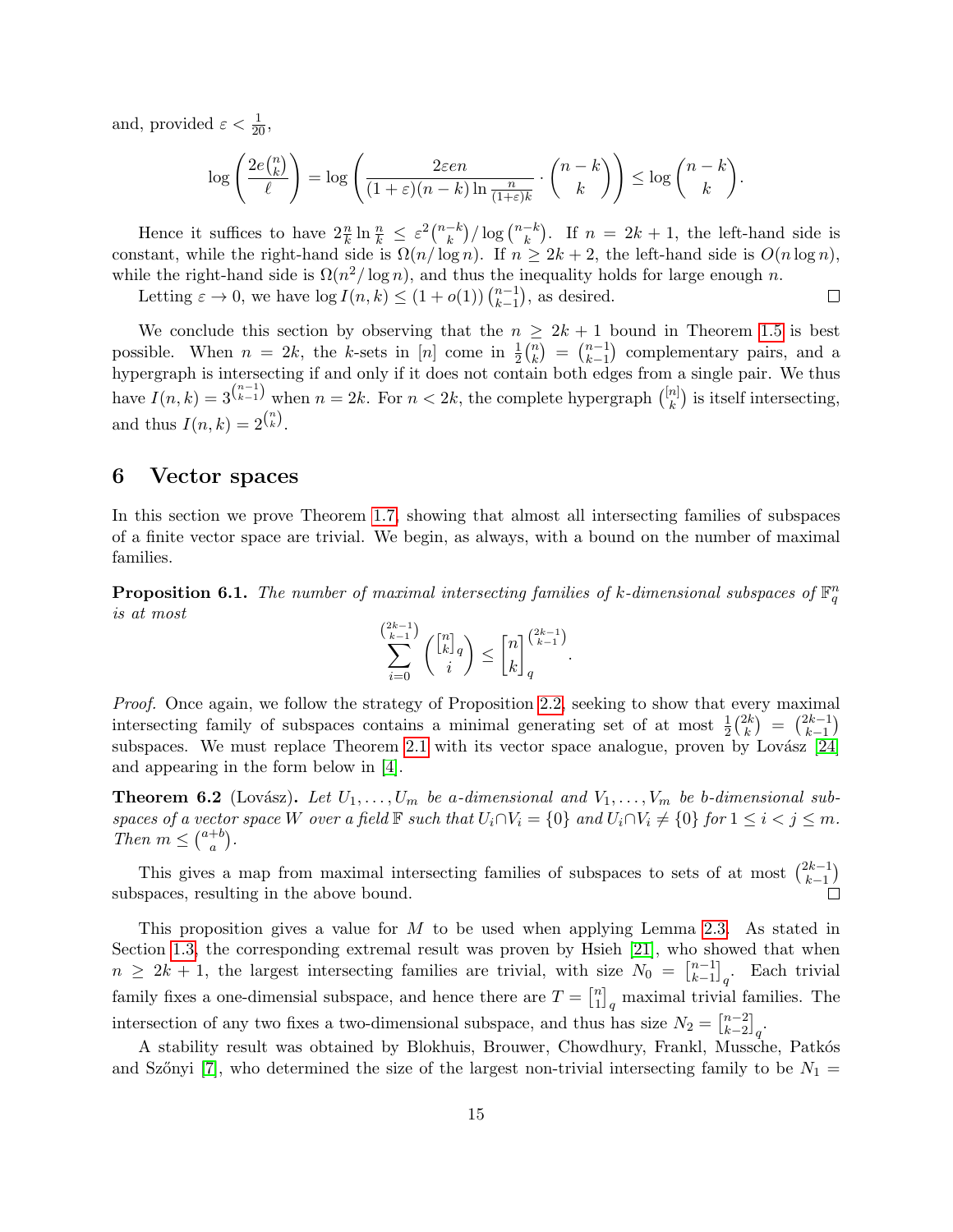$\lceil\frac{n-1}{k}\rceil$  $\binom{n-1}{k-1}_q - q^{k(k-1)} \binom{n-k-1}{k-1}$  $\binom{-k-1}{k-1}+q^k$  when  $q\geq 3$  and  $n\geq 2k+1$  or  $q=2$  and  $n\geq 2k+2$ . With these results in hand, we prove Theorem [1.7.](#page-3-5)

Proof of Theorem [1.7.](#page-3-5) We shall first verify that [\(2\)](#page-5-0) of Lemma [2.3](#page-5-2) holds, thus showing that almost all intersecting families are trivial. Since either  $q \geq 3$  and  $n \geq 2k+1$  or  $q = 2$  and  $n \geq 2k+2$ , the extremal and stability results hold, and thus  $M \n\leq \binom{n}{k}$  $\binom{n}{k}$  $\binom{2k-1}{k-1}$  $\binom{2k-1}{k-1}, N_0 = \binom{n-1}{k-1}$  $_{k-1}^{n-1}$ <sub>q</sub> and  $N_1 = \begin{bmatrix} n-1 \\ k-1 \end{bmatrix}$  $_{k-1}^{n-1}$ <sub>q</sub> –  $q^{k(k-1)}\binom{n-k-1}{k-1}$  $\left[\begin{matrix} -k-1 \\ k-1 \end{matrix}\right]_q + q^k$ . This gives

<span id="page-15-1"></span>
$$
\log M + N_1 - N_0 = \log \left( \begin{bmatrix} n \\ k \end{bmatrix}_q \right) \binom{2k-1}{k-1} + q^k - q^{k(k-1)} \begin{bmatrix} n-k-1 \\ k-1 \end{bmatrix}_q.
$$
 (12)

We bound the Gaussian binomial coefficients above and below by

$$
q^{(n-k)k} \le \begin{bmatrix} n \\ k \end{bmatrix}_q = \prod_{i=0}^{k-1} \frac{q^{n-i} - 1}{q^{k-i} - 1} \le (2q^{n-k})^k
$$

and use the fact that  $\binom{2k-1}{k-1}$  $\binom{2k-1}{k-1}$  < 4<sup>k</sup> to show that the right-hand side of [\(12\)](#page-15-1) is at most

<span id="page-15-2"></span>
$$
k(n-k)4^{k}\log\left(2q\right) + q^{k} - q^{k(k-1)} \cdot q^{(n-2k)(k-1)} \leq n^{2}4^{k}\log\left(2q\right) + q^{k} - q^{(n-k)(k-1)}.\tag{13}
$$

If  $k = 2$ , then the right-hand side of [\(13\)](#page-15-2) is  $16n^2 \log(2q) + q^2 - q^{n-2} \to -\infty$  as  $n \to \infty$ . On the other hand, if  $3 \le k < n/2$  then  $(n-k)(k-1) \ge 2(n-3)$ , so the right-hand side of [\(13\)](#page-15-2) is bounded above by  $n^2 2^n \log (2q) + q^{n/2} - q^{2(n-3)} \to -\infty$ . In either case, we have  $\log M + N_1 - N_0 \to -\infty$ , and, by Lemma [2.3,](#page-5-2) almost all intersecting families are trivial.

Now we need only show that there are  $\begin{bmatrix} n \\ 1 \end{bmatrix}$  $\binom{n}{1}_q + o(1)$   $2^{\binom{n-1}{k-1}_q}$  trivial families, which will follow by verifying [\(4\)](#page-5-4) and applying Lemma [2.4.](#page-5-3) We have

$$
2\log T + N_2 - N_0 = 2\log \left( \begin{bmatrix} n \\ 1 \end{bmatrix}_q \right) + \begin{bmatrix} n-2 \\ k-2 \end{bmatrix}_q - \begin{bmatrix} n-1 \\ k-1 \end{bmatrix}_q
$$
  
 
$$
\leq 2n \log q - \left( 1 - \frac{q^{k-1} - 1}{q^{n-1} - 1} \right) \begin{bmatrix} n-1 \\ k-1 \end{bmatrix}_q \leq 2n \log q - \frac{1}{2} q^{(k-1)(n-k)} \to -\infty,
$$

 $\Box$ 

as required. This completes the proof.

## <span id="page-15-0"></span>7 Concluding remarks

In this paper we study the typical structure of intersecting families within various settings in discrete mathematics. We estimate the number of maximal intersecting families, and from these bounds are able to derive asymptotics of the total number of intersecting families and deduce sparse versions of the extremal results. Nevertheless, numerous open problems remain.

One of the motivating problems behind this project was the sparse analogue of the Erdős– Ko–Rado theorem. We show that for  $3 \leq k \leq n/4$  and p not too small, the largest intersecting subhypergraphs of the random hypergraph  $\mathcal{H}^k(n,p)$  are trivial with high probability. This extends subhypergraphs of the random hypergraph  $\pi(n, p)$  are trivial with high probability. This extends<br>previous results, which held for  $k = O(\sqrt{n \log n})$ . However, there is a considerable gap between our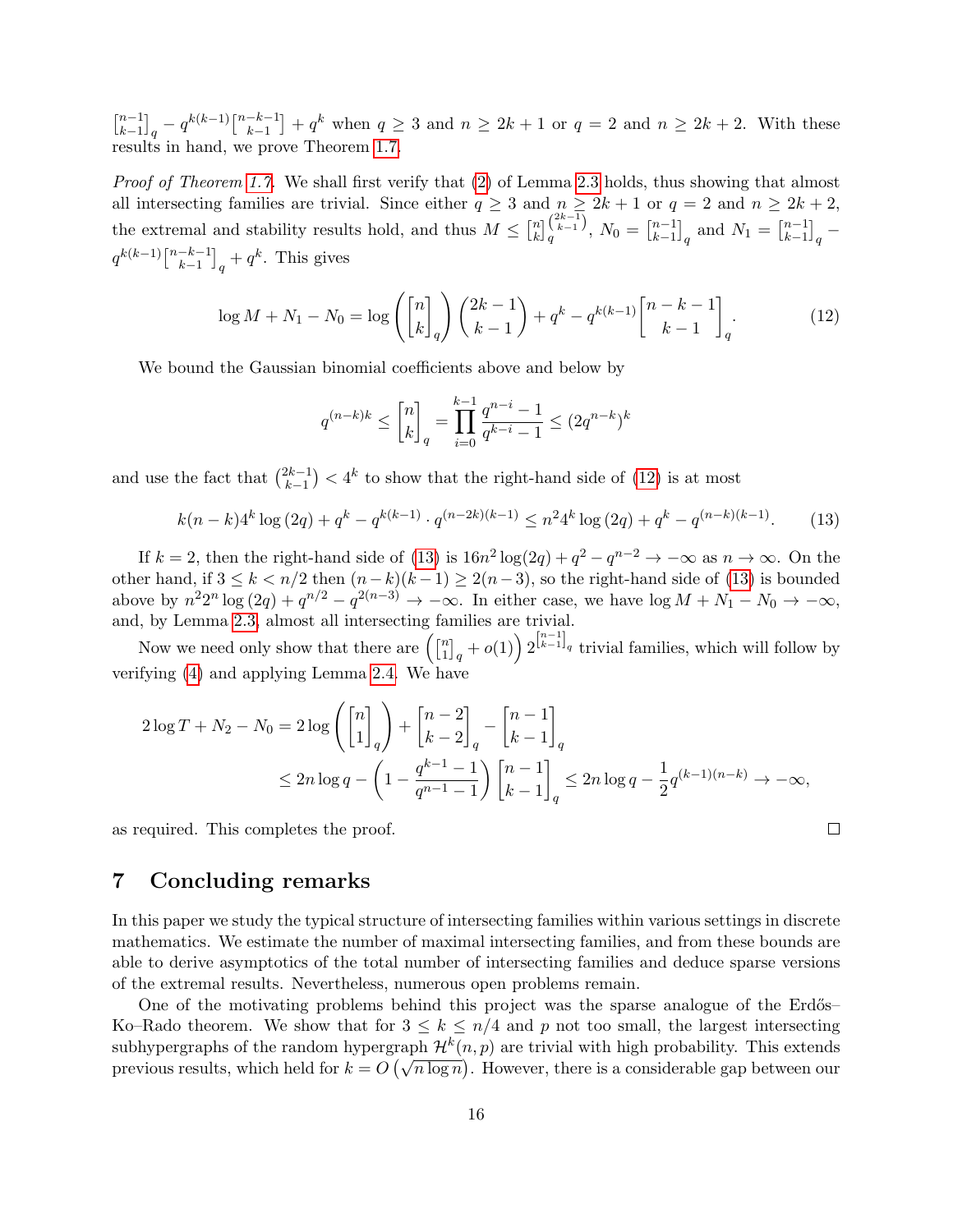lower bound on  $p$  in Theorem [1.6](#page-3-4) and the upper bound for which it is known that the sparse Erdős– Ko–Rado theorem is false. What happens in this intermediate range of probabilities? Different techniques will also be required to study the problem for larger  $k$ ; in this direction, Hamm and Kahn [\[19\]](#page-17-7) recently established the sparse result for  $n = 2k + 1$  and  $p = 1 - c$  for some  $c > 0$ .

There is also the question of obtaining the sharp asymptotics on the number of intersecting k-uniform hypergraphs,  $I(n, k)$ . Theorem [1.4](#page-2-0) gives these asymptotics for  $n \geq 3k + 8 \ln k$ , showing that almost all intersecting hypergraphs are trivial. For  $n \geq 2k + 1$ , Theorem [1.5](#page-2-3) provides a slightly weaker result, showing  $\log I(n, k) \approx {n-1 \choose k-1}$  $\binom{n-1}{k-1}$ . New methods will be required to obtain the asymptotics of  $I(n, k)$  itself for the complete range, as our bounds on the maximal intersecting families are not strong enough to apply when  $n \leq 3k$ . It is worth noting that when  $n = 2k + 1$ , the typical intersecting families are non-trivial, as the Hilton–Milner families outnumber the trivial ones. However, we suspect that  $n \geq 2k + 2$  may already suffice for the trivial families to become typical.

The problem of enumerating maximal intersecting structures is interesting in its own right. Here we provide reasonably sharp upper bounds through the use of the Bollobás set-pairs inequality and its variants. We can also obtain lower bounds of a similar nature. For instance, form t-intersecting k-uniform hypergraphs by, for each bipartition  $[2(k-t)+2] = X_1 \cup X_2$ , selecting one of  $X_1 \cup [2(k-t)]$  $(t) + 3, 2k-t+1$  or  $X_2 \cup [2(k-t)+3, 2k-t+1]$  to be an edge in the hypergraph. This gives  $2^{\binom{2(k-t)+1}{k-t}}$ hypergraphs, each of which can be extended to a distinct maximal t-intersecting hypergraph over [n], while Proposition [4.1](#page-8-1) gives an upper bound of  $2^{n\binom{2(k-t)+1}{k-t}}$ . Related constructions give similar lower bounds in the permutation and vector space settings. We believe the lower bounds to be closer to the truth, and more refined arguments could bridge the gap. Recent work of Nagy and Patkós [\[27\]](#page-18-8) bridges the gap between the bounds in the case of intersecting hypergraphs.

Finally, one can pursue these ideas for various other extremal problems in discrete mathematics. For example, we say that a family of permutations of  $[n]$  is t-set-intersecting if for every pair of permutations  $\sigma, \pi$  there is some t-set  $X \subset [n]$  such that  $\sigma(X) = \pi(X)$ . Ellis [\[10\]](#page-17-16) proved that for n sufficiently large, the biggest t-set-intersecting families are trivial; namely, they send a fixed set of t indices to a fixed set of t images. Can we show that these trivial families are also typical?

Acknowledgement We would like to thank the University of Szeged for their kind hospitality, and the referees for their careful reading of this paper.

## References

- <span id="page-16-1"></span>[1] N. Alon, J. Balogh, R. Morris and W. Samotij, Counting sum-free sets in Abelian groups, Israel J. Math. 199 (2014), 309–344.
- <span id="page-16-2"></span>[2] N. Alon and F. R. K. Chung, Explicit constructions of linear sized tolerant networks, Discrete Math. 2 (1988), 15–19.
- <span id="page-16-0"></span>[3] R. Ahlswede and L. H. Khachatrian, The Complete Nontrivial-Intersection Theorem for Systems of Finite Sets, J. Comb. Theory A, 76 (1996), 121–138.
- <span id="page-16-3"></span>[4] L. Babai and P. Frankl, Linear algebra methods in combinatorics with applications to geometry and computer science, Department of Computer Science, The University of Chicago (1992).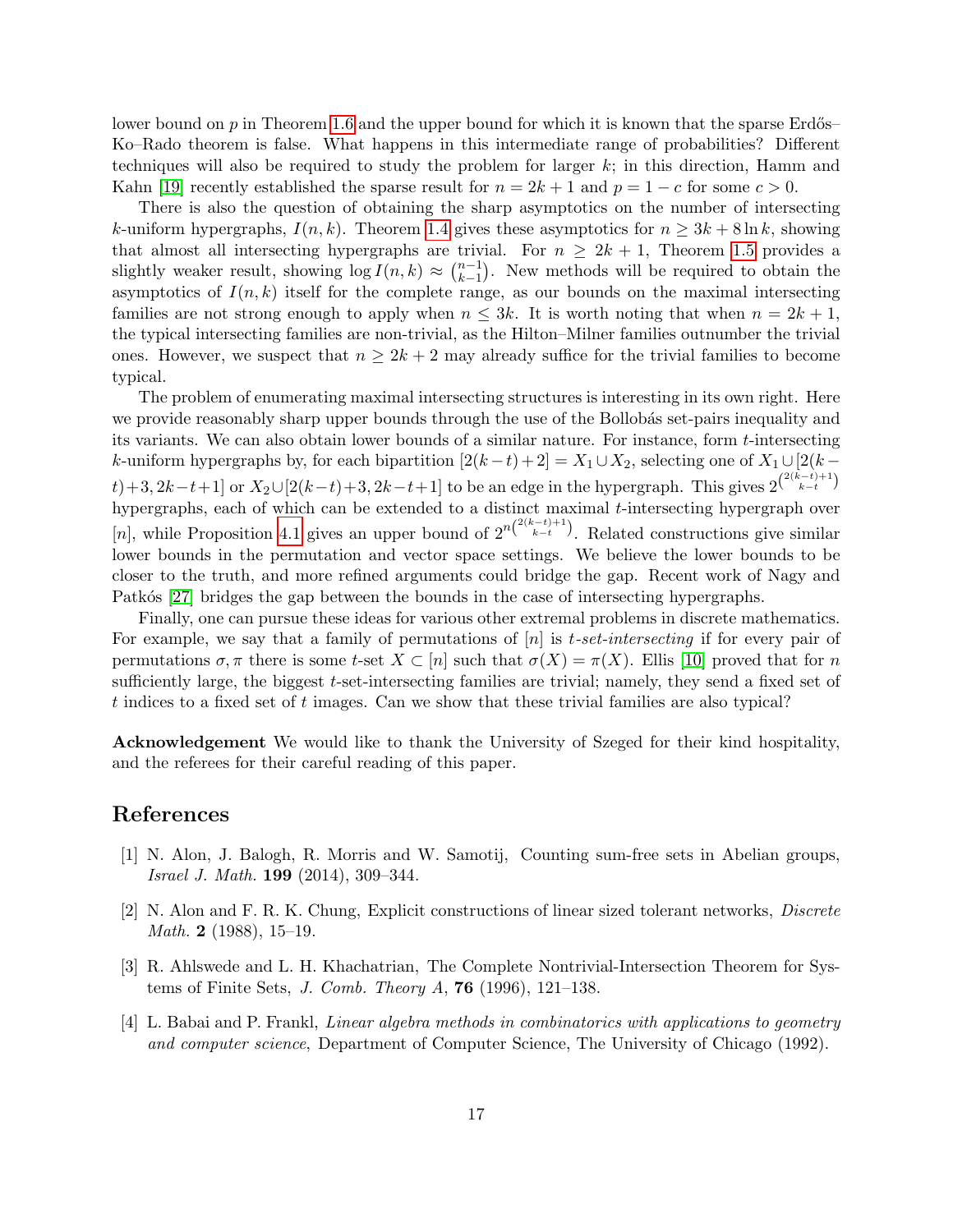- <span id="page-17-4"></span>[5] J. Balogh, T. Bohman and D. Mubayi, Erdős–Ko–Rado in Random Hypergraphs, Comb. Probab. Comput., 18 (2009), no. 5, 629–646.
- <span id="page-17-14"></span>[6] J. Balogh, R. Morris and W. Samotij, Independent sets in hypergraphs, J. Am. Math. Soc., to appear.
- <span id="page-17-15"></span>[7] A. Blokhuis, A. E. Brouwer, A. Chowdhury, P. Frankl, T. Mussche, B. Patkós, T. Szőnyi, A Hilton–Milner theorem for vector spaces, *Electron. J. Combin.* 17 (2010), no. 1, Research Paper 71, 12.
- <span id="page-17-10"></span>[8] B. Bollobás, On generalized graphs, Acta Math. Acad. Sci. Hungar 16 (1965), 447–452.
- <span id="page-17-13"></span>[9] D. Ellis, Stability for t-intersecting families of permutations, J. Comb. Theory A 118 (2011), 208–227.
- <span id="page-17-16"></span>[10] D. Ellis, Setwise intersecting families of permutations, J. Comb. Theory A 119 (2012), no. 4, 825–849.
- <span id="page-17-2"></span>[11] D. Ellis, E. Friedgut, and H. Pilpel, Intersecting families of permutations, J. Am. Math. Soc. 24 (2011), no. 3, 649–682.
- <span id="page-17-0"></span>[12] P. Erdős, D. J. Kleitman and B. L. Rothschild, Asymptotic enumeration of  $K_n$ -free graphs. Colloquio Internazionale sulle Teorie Combinatorie (Rome, 1973), Tomo II 19–27. Atti dei Convegni Lincei, 17, Accad. Naz. Lincei, Rome.
- <span id="page-17-1"></span>[13] P. Erdős, C. Ko and R. Rado, Intersection theorems for systems of finite sets, Q. J. Math. 12.1 (1961), 313–320.
- <span id="page-17-9"></span>[14] P. Frankl, An extremal problem for two families of sets, Eur. J. Combin. 3 (1982), 125–127.
- <span id="page-17-3"></span>[15] P. Frankl, The Erdős–Ko–Rado theorem is true for  $n = ckt$ , Combinatorics (Proc. Fifth Hungarian Colloq., Keszthey, 1976), North-Holland, Amsterdam (1978), 365–375.
- <span id="page-17-12"></span>[16] Z. Füredi, Geometrical solution of an intersection problem for two hypergraphs, Eur. J. Combin. 5 (1984), 133–136.
- <span id="page-17-5"></span>[17] M. M. Gauy, H. H`an and I. C. Oliveira, Erd˝os–Ko–Rado for random hypergraphs: asymptotics and stability, arXiv:1409.3634 (2014).
- <span id="page-17-6"></span>[18] A. Hamm and J. Kahn, On Erd˝os–Ko–Rado for random hypergraphs I, arXiv:1412.5085  $(2014).$
- <span id="page-17-7"></span>[19] A. Hamm and J. Kahn, On Erd˝os–Ko–Rado for random hypergraphs II, arXiv:1406.5793  $(2014).$
- <span id="page-17-11"></span>[20] A. J. Hilton and E. C. Milner, Some intersection theorems for systems of finite sets, Q. J. Math. **18.1** (1967), 369–384.
- <span id="page-17-8"></span>[21] W. N. Hsieh, Intersection theorems for systems of finite vector spaces, Discrete Math. 12  $(1975), 1-16.$